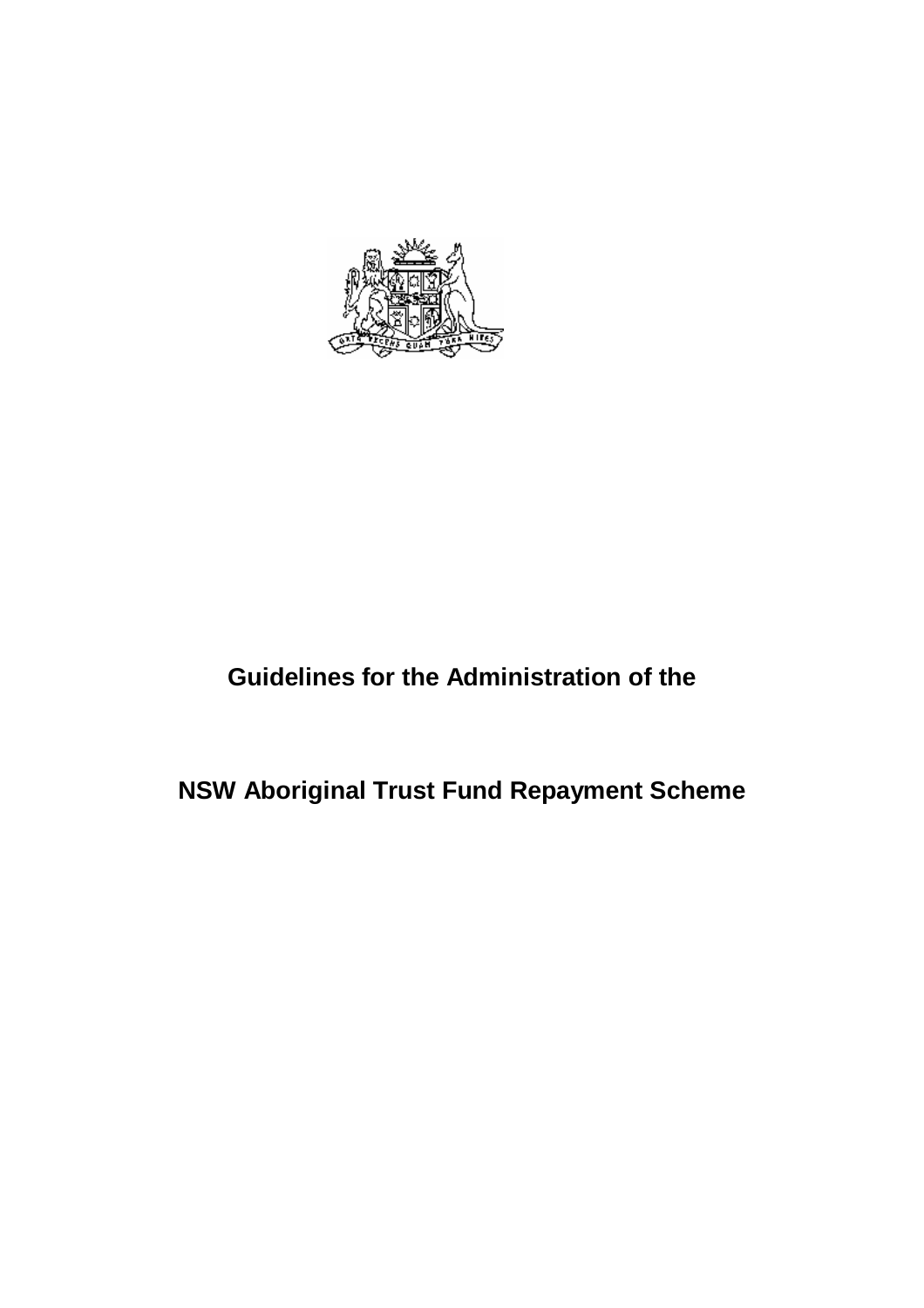# **CONTENTS**

- 1. Preliminary
- 2. The Aboriginal Trust Fund Repayment Unit
- 3. The Panel
- 4. Lodging of applications
- 5. Investigation of applications
- 6. Additional investigations and procedures (in relation to descendant claims only)
- 7 Consideration of applications by the ATFRS Unit
- 8 Consideration of applications by the Panel
- 9 Consideration of applications by the Minister
- 10 Publication of Minister's decision and payment of applications
- 11. General principles relevant to a determination of applications
- 12 Determination of applications by *direct* claimants
- 13 Determination of *descendant* claims
- 14 Definitions
- FORM ONE Notice to be published in the case of a *descendant* claim/s
- FORM TWO Proforma to be sent to claimants requesting electronic banking details and acknowledging a repayment is being made.
- Appendix A Calculation of amount to be paid
- Appendix B Order of distribution to descendants (where there is no valid will)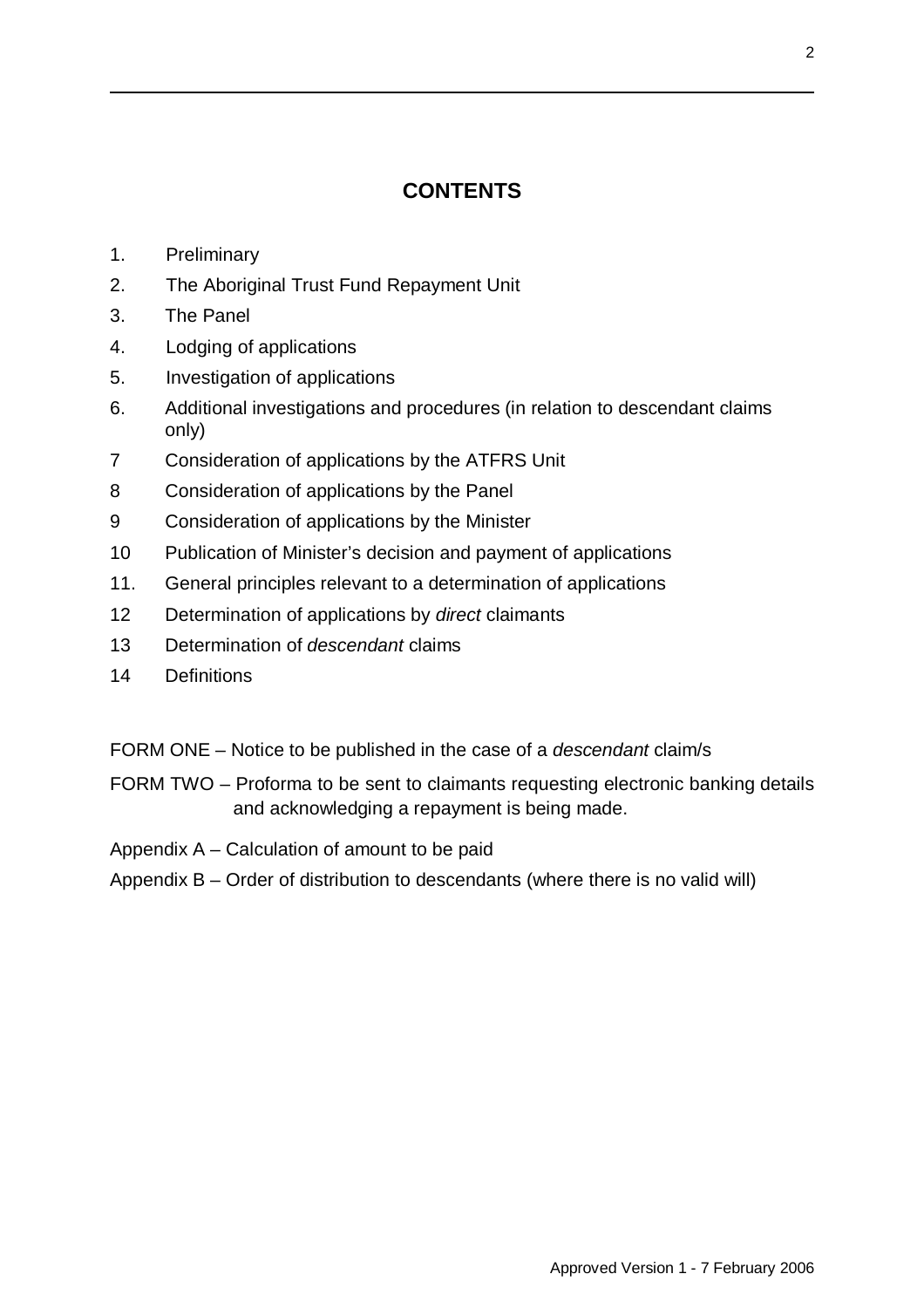#### **1. Preliminary**

- 1.1 In March 2004, the New South Wales Government issued a formal apology for the failure to repay wages and other money of Aboriginal people that were paid into the Aboriginal Trust Funds ("the Trust Funds") by the Aborigines Protection Board and the Aborigines Welfare Board between 1900 and 1969 and never repaid.
- 1.2 In May 2004, the Government established a three-person Panel, known as the Aboriginal Trust Fund Repayment Scheme Panel ("the first Panel"), to consult with the Aboriginal community and report back to the Government on the design of a scheme to repay money to Aboriginal people who had wages or other payments placed into Trust Funds.
- 1.3 In October 2004, the Panel provided its Report to the Government.
- 1.4 On 15 December 2004, the Government announced it would establish an Aboriginal Trust Fund Repayment Scheme ("the Scheme") to repay monies that were paid into the Trust Funds and never repaid. Repayments will be in current dollar value indexed using the Office of the Protective Commissioner conversion rate. Under this rate 100 dollars owed in 1969 would be worth \$3,521 in 2005.
- 1.5 The Scheme will be administered by the Aboriginal Trust Fund Repayment Scheme Unit ("the ATFRS Unit"), the Aboriginal Trust Fund Repayment Scheme Panel ("the Panel") and the Minister for Finance ("the Minister").
- 1.6 The ATFRS Unit was established in February 2005 in the Premier's Department and is located within the portfolio of the Minister for Finance.
- 1.7 On 31 May, 2005 the Minister, the Hon. John Della Bosca MLC, appointed the following persons to a new Panel:
	- Mr Aden Ridgeway as Chair:
	- Ms Robynne Quiggin; and
	- Mr Sam Jeffries.
- 1.8 These Guidelines are not binding upon the Director-General of the NSW Premier's Department, the Panel or the Minister and either the Director-General, the Panel or the Minister may depart from these Guidelines if they are satisfied that it is in the interests of justice and equity to do so.
- 1.9 Words and expressions used in these Guidelines have the meanings given to them in the Definitions.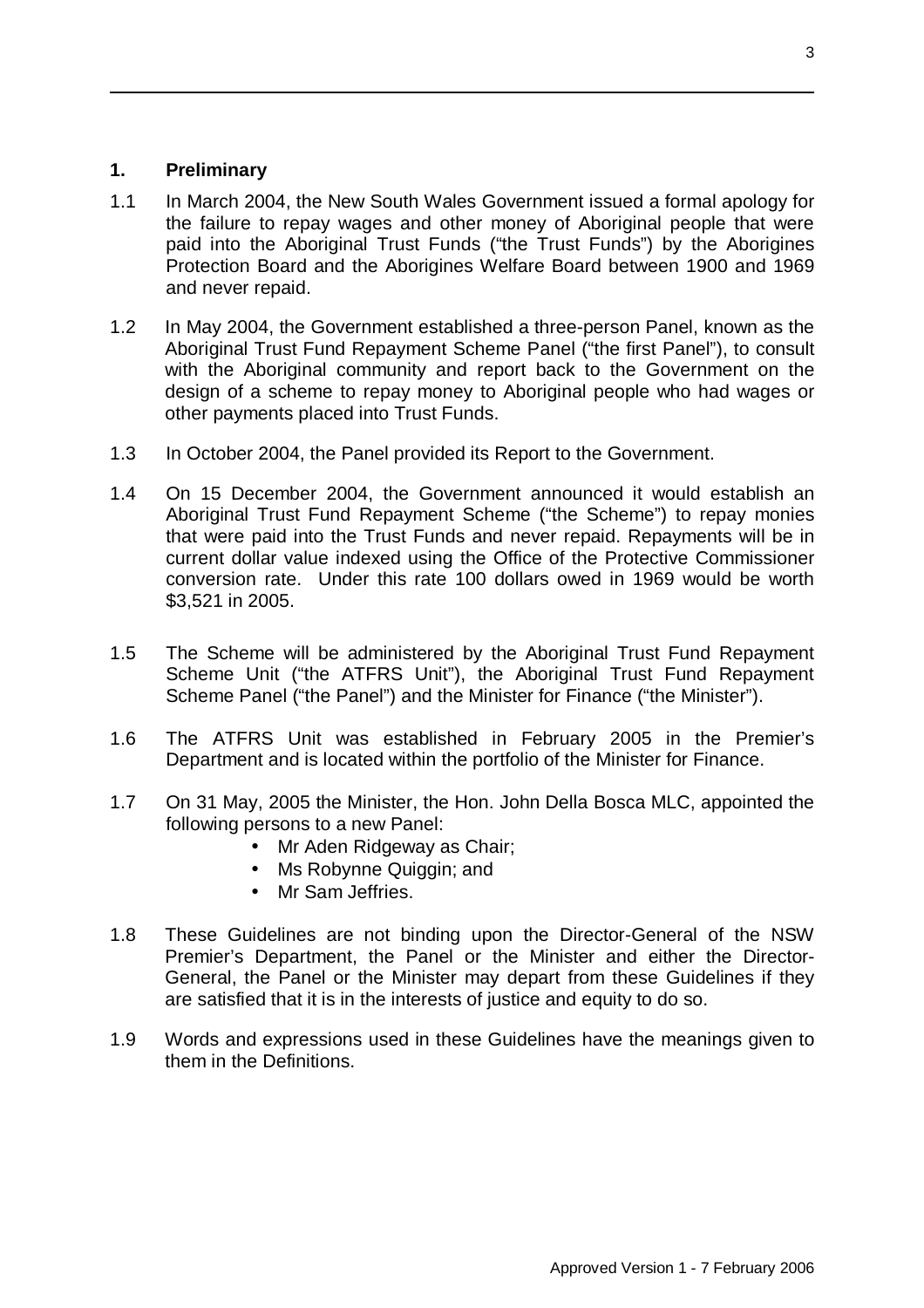# **2. The Aboriginal Trust Fund Repayment Unit**

- 2.1 The responsibilities of the ATFRS Unit, in relation to the Scheme, include but are not limited to:
	- (a) receiving and processing applications made pursuant to the Scheme;
	- (b) investigating the applications and compiling all relevant information; and
	- (c) preparing an interim assessment in relation to applications.
- 2.2 Any findings that any officer of the ATFRS Unit makes pursuant to the exercise of its functions need only be based on evidence which, in the view of the officer, is reliable evidence.
- 2.3 The rules of evidence do not apply to findings of applications by the ATFRS Unit but it shall only consider evidence which is relevant to the recommendation/s which it shall make.

#### **3. The Panel**

- 3.1 The responsibilities of the Panel, in relation to the Scheme, include but are not limited to:
	- Provide advice on the operation of an evidence based repayment scheme.
	- Endorse or reject the ATFRS Unit's interim assessments for payment of claims where there is certainty, strong evidence or strong circumstantial evidence of money paid into Trust fund accounts and no evidence, or unreliable evidence that money was paid out.
	- Have discretion to review the facts in each case using all available evidence, including oral evidence.
	- Review decisions of the ATFRS Unit at the request of claimants.
	- Contribute to a review of the operations of the ATFR Scheme after 3 years including reporting to Government the extent to which unclaimed Trust Fund monies have been identified where there is no living claimant and recommend a means of addressing the issue, if it arises.
- 3.2 The Panel shall meet 12 times a year, usually monthly.
- 3.3 The expenses of the Panel shall be funded by the Scheme.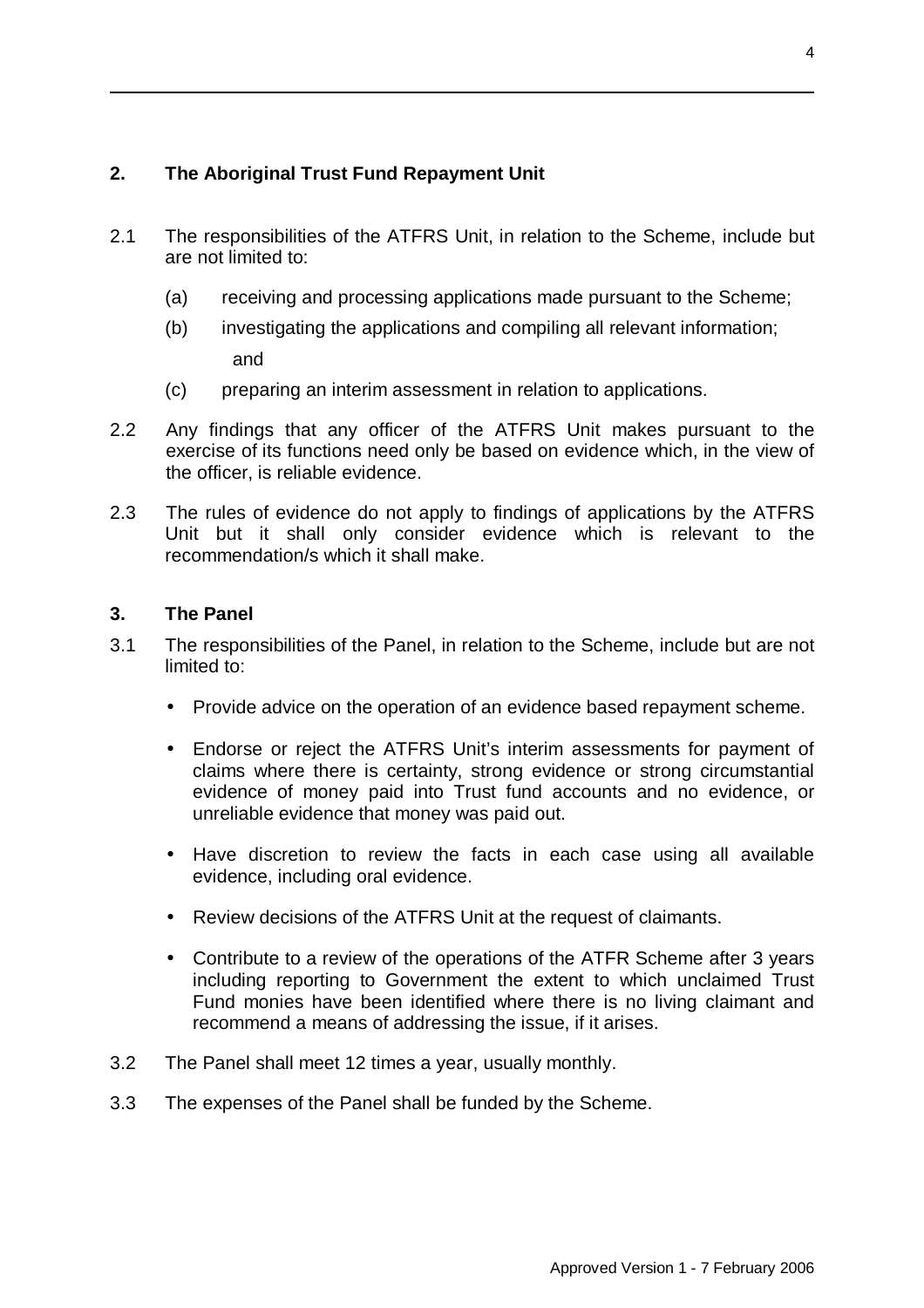- 3.4 A determination of the majority of the members of the Panel is a determination of the Panel for the purposes of these Guidelines.
- 3.5 Any findings that the Panel makes pursuant to the exercise of its functions need only be based on evidence which, in the view of the Panel, is reliable evidence.
- 3.6 The rules of evidence do not apply to determinations of applications by the Panel but it shall only consider evidence which is relevant to the recommendation/s which it shall make.
- 3.7 Recommendations of the Panel in relation to applications will be submitted to the Minister for his consideration.

#### **4. Lodging of applications**

- 4.1 The following persons may make an application for an ex gratia payment pursuant to the Scheme:
	- (a) a *direct* claimant;
	- (b) an authorised representative of the *direct* claimant;
	- (c) where a *direct* claimant is deceased, a descendant or authorised representative of a descendant ("a *descendant* claim").
- 4.2 In the case of *descendant*'s claims, one descendant may make an application on his or her own behalf as well as on behalf of other descendants. Approval to search the records for information relevant to a descendant's claim will be sought from a direct descendant, who in most cases will be the eldest direct descendant of the deceased Trust Fund Account holder. The Department of Aboriginal Affairs is responsible for administering access to the records of the Aborigines Protection Board and the Aborigines Welfare Board and has indicated that only direct descendants of a deceased person have the authority to give approval to search the records for information relevant to a claim. As far as practicable the ATFRS Unit will ensure that all descendants on whose behalf the application is being made will be kept informed of matters relating to the claim.
- 4.3 Where a direct claimant or descendants makes an application but becomes incapable before the application is determined, the application may be continued by an authorised representative of the claimant, on evidence of their status as an authorised representative having been provided to the satisfaction of the ATFRS Unit.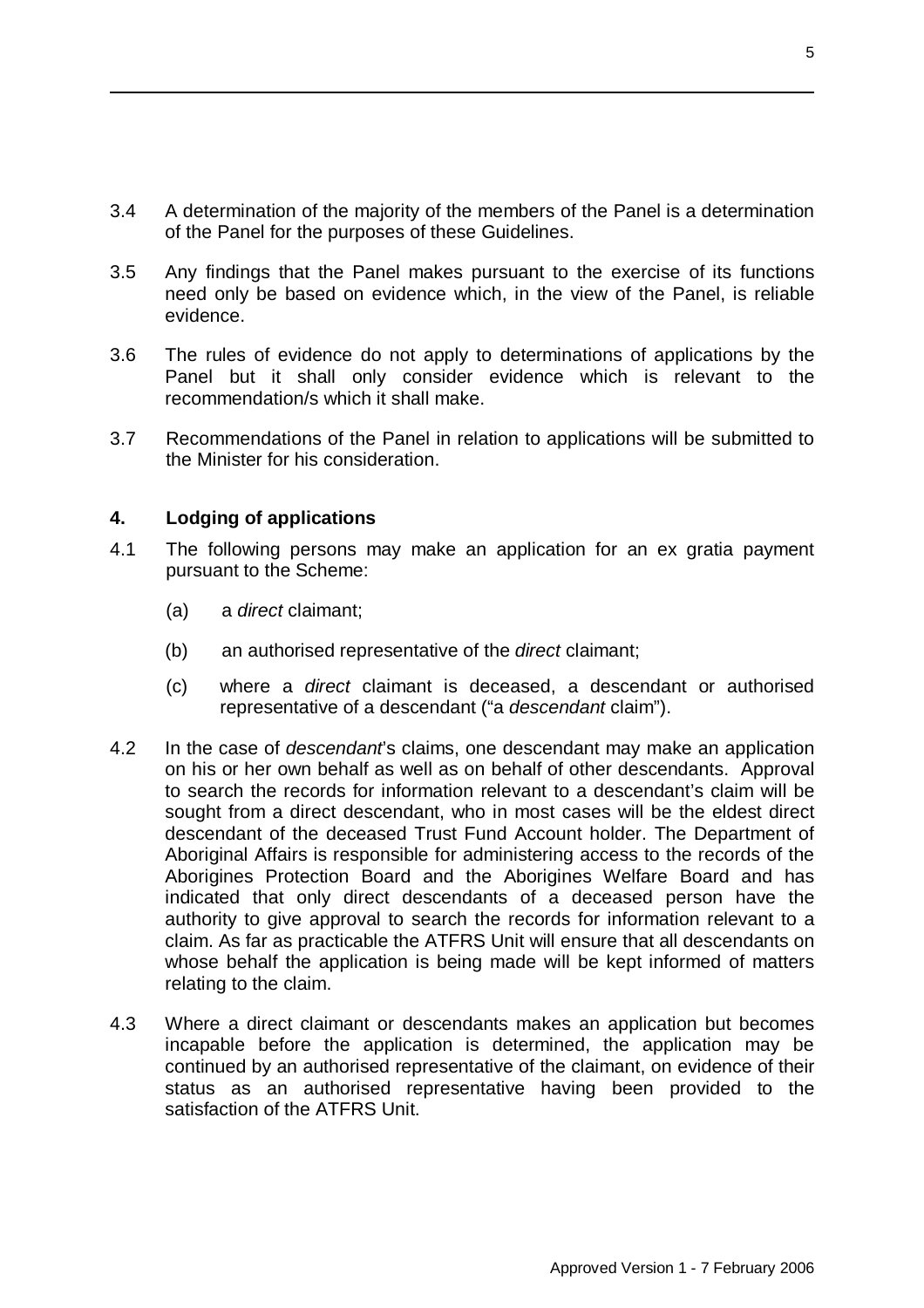- 4.4 Where a *direct* claimant makes an application but dies before the application is determined, the application does not survive for the benefit of the *direct*  claimant's estate and will not be determined. The claim will however be considered as a descendent claim.
- 4.5 Where a descendant makes an application but dies before the application is determined the application does not continue for the benefit of his/her estate and will not be determined.
- 4.6 An application:
	- (a) shall be on the approved form;
	- (b) shall be accompanied by copies of any two of the following forms of identification:
		- Birth Certificate
		- Driving Licence
		- Pensioner Concession Card
		- Medicare Card
		- Health Care Card
	- (c) shall be lodged no later than 31 December 2008.
- 4.7 The person/s making the application shall be referred to in these Guidelines as "the claimant/s".
- 4.8 If there is an application by more than one descendant of a *direct* claimant, then all such applications received will be investigated and considered together.
- 4.9 In the case of *descendant* claims, if any one or more claimants seek a review or appeal at any stage during the determination of a claim, then decisions related to other descendant claims associated with the same deceased Trust Fund Account holder's monies, will be held over pending the final resolution of the matters under appeal, except where 13.2(b) applies.

#### **5. Investigation of applications**

- 5.1 When an application is received, it will be registered and given a priority rating. Generally the Scheme is prioritising *direct* claimants over *descendant* claims. Priority to be determined by the ATFRS Unit will be based on:
	- (a) whether the claimant is a *direct* claimant;
	- (b) whether the application is a *descendant* claim;
	- (c) any evidence of hardship and/or a life-threatening medical condition; and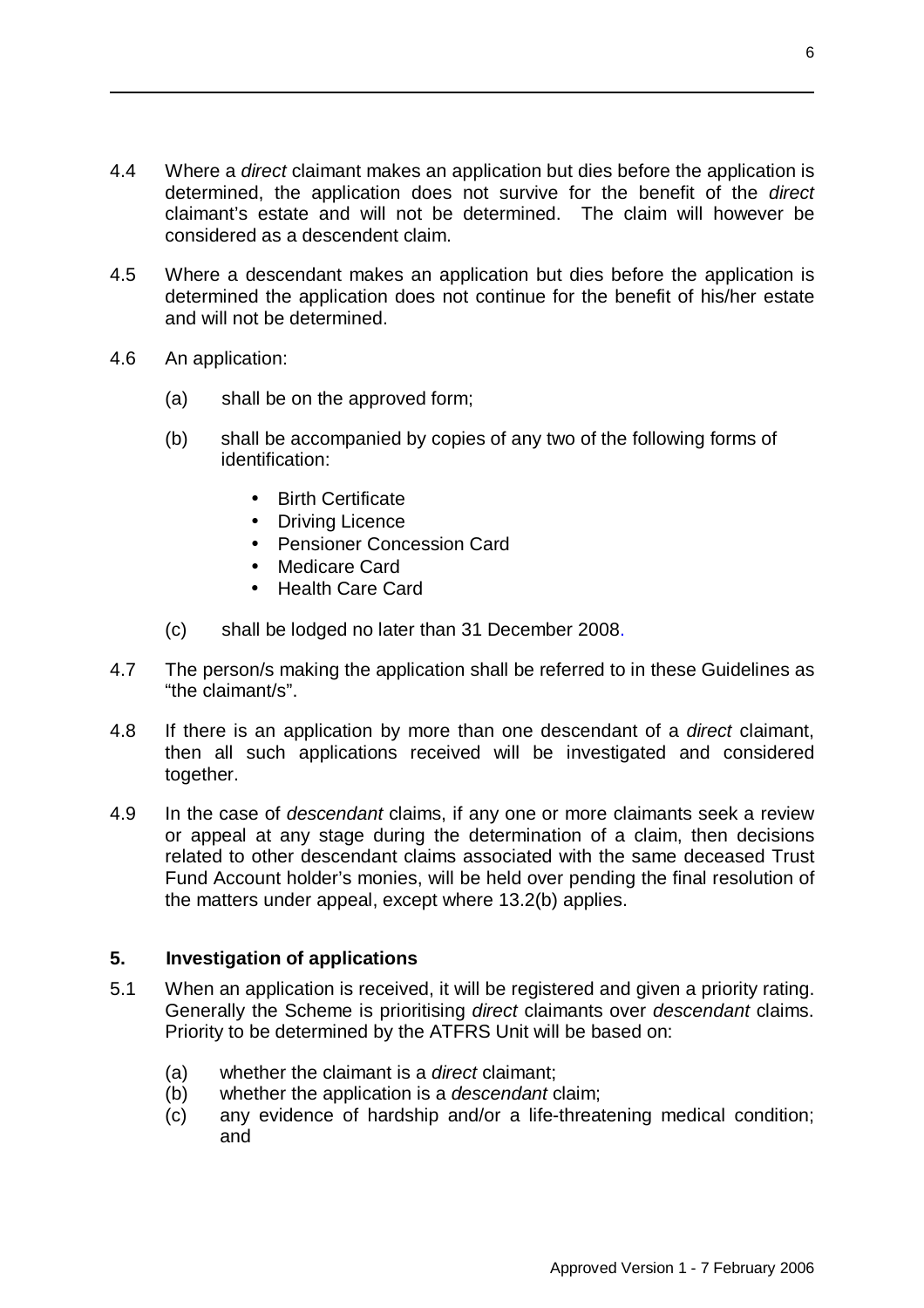(d) any other factors the ATFRS Unit and the ATFRS Panel considers relevant.

The priority rating will determine in what order applications are dealt with. Claimants can request a review of a priority rating from the ATFRS Panel.

- 5.2 The procedure for investigating an application includes the following sequential process.
	- (a) The ATFRS Unit will review the application and ensure all appropriate documentation is attached. Applications can not be processed without the appropriate documentation and/or having a valid signature. The claimant may be requested to provide further information, either in documentary or oral form.
	- (b) The ATFRS Unit will forward the application to the Department of Aboriginal Affairs, who will undertake a search of their index of records and provide and deliver a written report to State Records NSW.
	- (c) On receipt of a written report from the Department of Aboriginal Affairs, State Records NSW will investigate all records relevant to the application and provide and deliver a report to the ATFRS Unit. State Records' report will include certified true copies of relevant records.
	- (d) The ATFRS Unit may seek expert assistance in locating, collating or interpreting the records if it considers this would be of assistance in assessing the application.
	- (e) Where, for reasons of language difficulty, distance, or other reason, the ATFRS Unit considers it is necessary, it may conduct an interview with the claimant in person or by telephone and with any other person who may have information relevant to the determination of the application.

#### **6. Additional investigations and procedures (in relation to descendant claims only)**

- 6.1 The ATFRS Unit shall make its best endeavour to collect all records and information relevant to the matters in Parts 11 and 12 of these Guidelines.
- 6.2 When the ATFRS Unit is satisfied it has made all reasonable attempts to collect all relevant evidence referred to in paragraph 6.1 above, it shall assess that evidence and make a determination in accordance with paragraph 13.1 as to:
	- (a) whether an ex gratia payment may be due; and
	- (b) if so, the amount.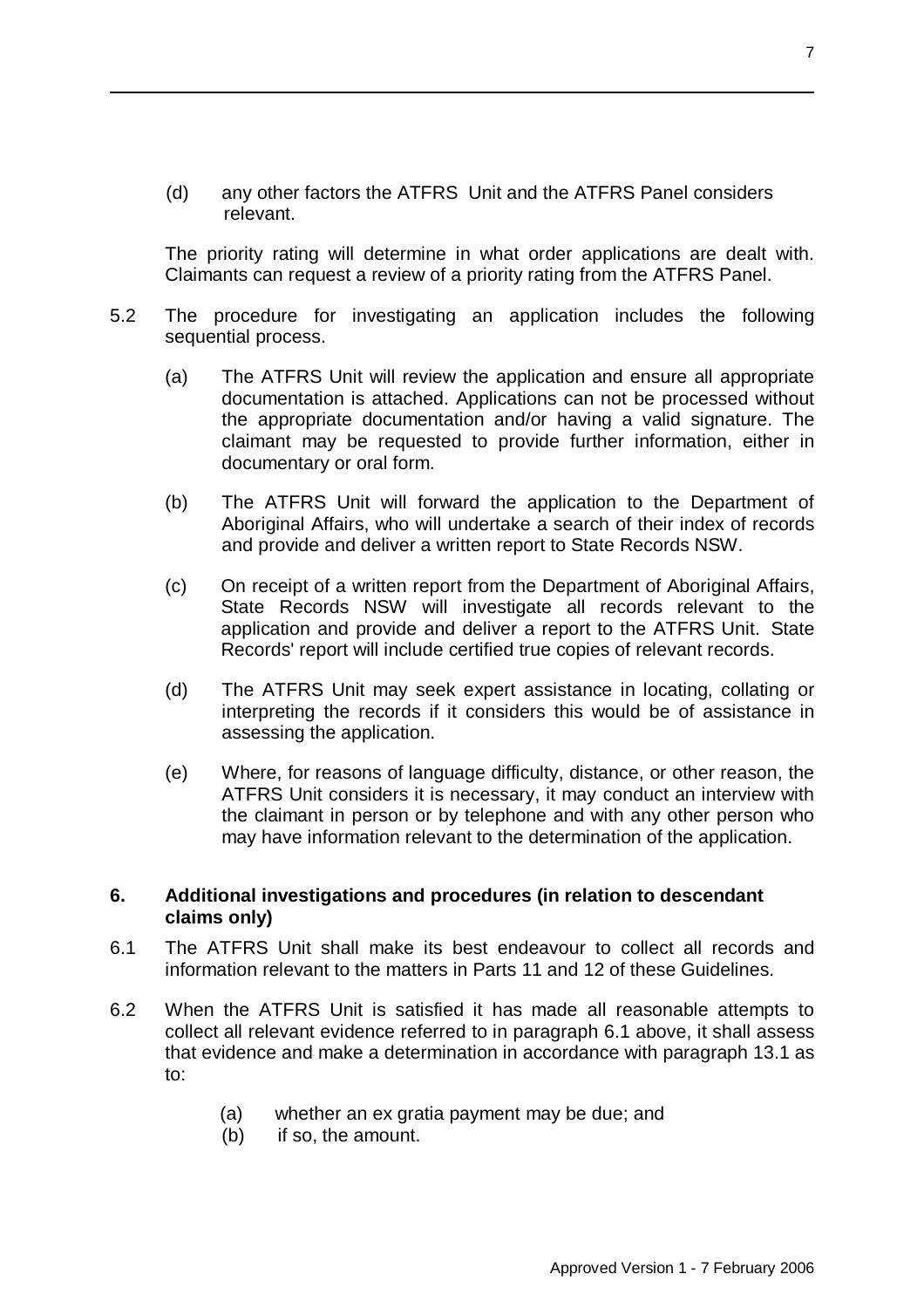- 6.3 If the ATFRS Unit makes a determination in accordance with paragraph 13.1 that it would have made a recommendation that an ex gratia payment be made the ATFRS Unit will then undertake the following process:
	- (a) The ATFRS Unit shall arrange for there to be published in indigenous newspapers/publications or other appropriate media a notice in accordance with Form 1. Wherever possible, the ATFRS Unit will arrange for the notice to be published in at least two editions of the chosen newspaper, publication or other appropriate media.
	- (b) Concurrently with the first publication as above, the ATFRS Unit shall, where it considers it appropriate, request NSW Births, Deaths and Marriages to do a "best endeavours" search of their records to seek information on any other possible descendants of the deceased Trust Fund Account holder.

#### **7 Consideration of applications by the ATFRS Unit**

- 7.1 When the ATFRS Unit is satisfied it has made all reasonable attempts to collect all relevant evidence in relation to an application/s (including any material received as a result of the process in 6.3 above) the ATFRS Unit shall assess the evidence and prepare the following:
	- (a) a summary of the information found in the course of its investigation of that application/s, including copies of relevant documents,
	- (b) in accordance with parts 11-13 of the Guidelines (as applicable), an interim assessment as to whether or not a payment should be made pursuant to the Scheme, to whom the payment should be made and the amount to be paid, and
	- (c) its reasons for making the interim assessment including evidence relied on.
- 7.2 In the case of a *descendant* claim the ATFRS Unit shall not prepare the information referred to in paragraph 7.1 until at least six weeks from the date of the first publication as set out in paragraph 6.3 above.
- 7.3 After preparing the documents referred to in paragraph 7.1, the ATFRS Unit shall forward a copy of those documents to the claimant/s to whom the application relates. In the case of *descendant* claims, the ATFRS Unit will forward a copy of those documents to the descendant claimant. The ATFRS Unit will write to all other descendants to whom the application relates providing them with a condensed summary of the information found in the course of its investigation of the application/s and information on the interim assessment.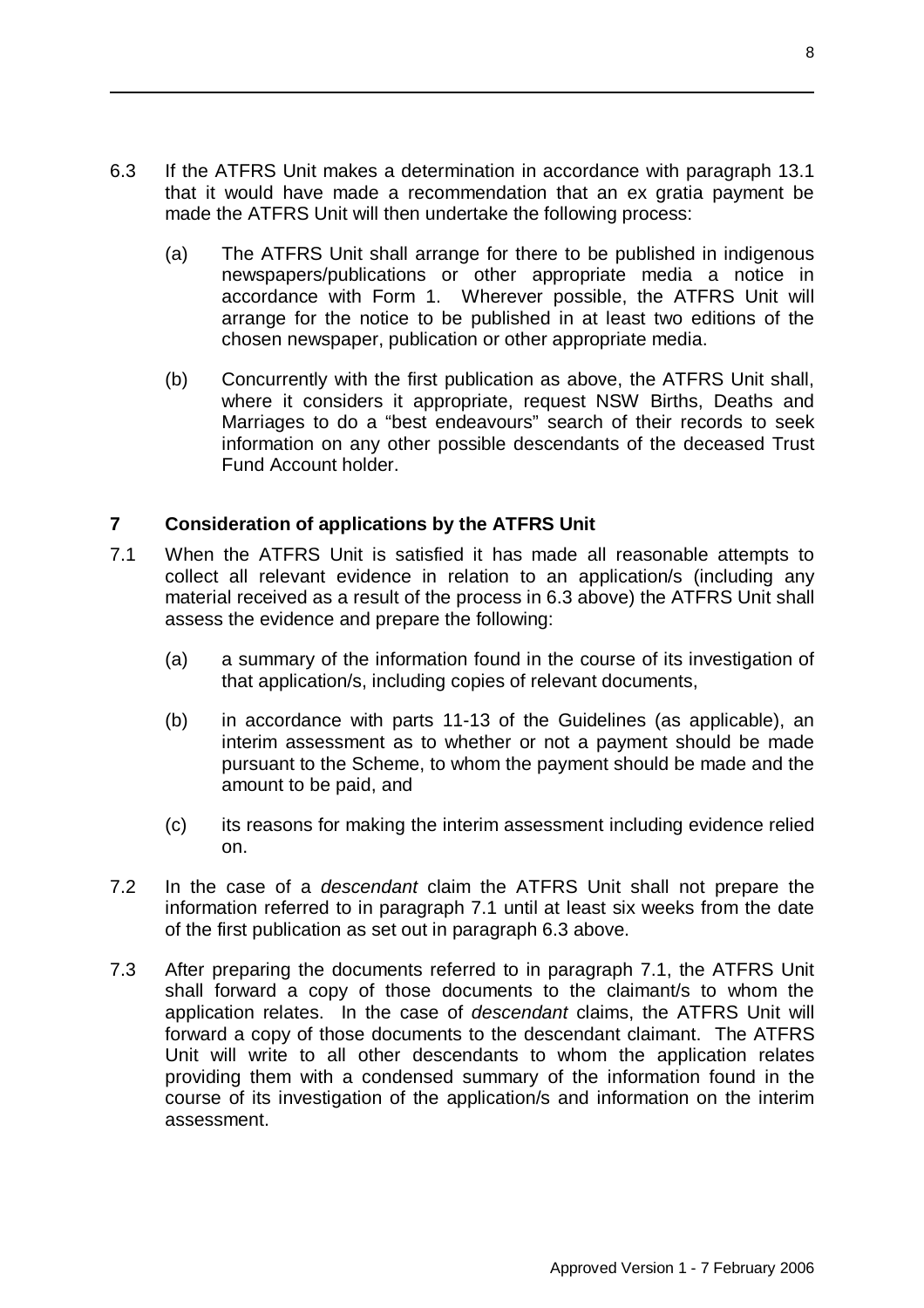- 7.4 When forwarding these documents to a claimant the ATFRS Unit shall inform the claimant that they may provide the ATFRS Unit with a response to the interim assessment including:
	- (a) whether or not the *direct* claimant or descendants agrees with the interim assessment; and
	- (b) any other information the *direct* claimant or descendants may consider relevant to the application.
- 7.5 On receipt of a response from the claimant as outlined in 7.4 the ATFRS Unit will forward to the Panel the following:
	- (a) the application;
	- (b) the ATFRS Unit's interim assessment;
	- (c) the documents forwarded to the claimant/s;
	- (d) any response received from the claimant's; and
	- (e) a recommendation to the Panel.

for the Panel's consideration and its possible recommendation to the Minister that an ex gratia payment be made to the claimant in accordance with Part 8.

- 7.6 In the case of a descendant claim that the descendants may request that the Panel recommend that the Scheme payment be distributed in line with an optional "written family agreement" on how the descendants would like the payment distributed.
- 7.7 Where the claimant indicates, or the ATFRS Unit becomes aware, that they are finding it difficult to provide written responses as required in 7.4 above the Unit can offer to assist the claimant either through a referral to Link-up or other appropriate organisations or through any other process agreeable to both the claimant and the ATFRS Unit.

#### **8 Consideration of applications by the Panel**

- 8.1 The procedure for a review of an application by the Panel will be as follows:
	- (a) The Panel shall review the documentation to ensure that it has received all of the documentation in accordance with paragraph 7.5.
	- (b) The Panel may seek expert assistance in locating, collating or interpreting the records if it considers this would be of assistance in assessing the application. For example, in the case of a very complicated *descendant's* claim the Panel may wish to seek advice from the Public Trustee.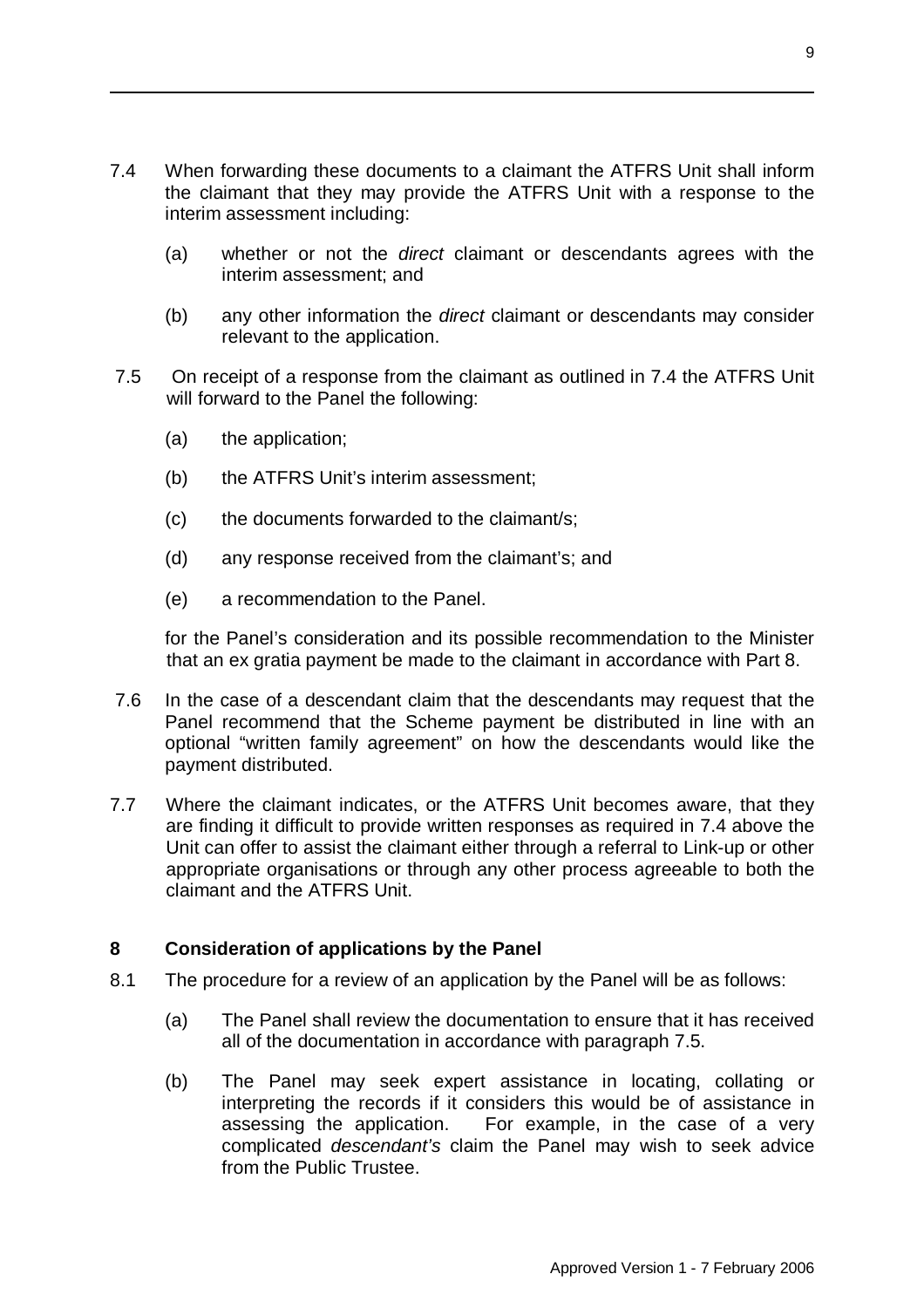- (c) Where, for reasons of language difficulty, distance, or other reason, the Panel considers it is necessary, it may conduct an interview with the claimant in person or by telephone and with any person who may have information relevant to the determination of the application.
- (d) The Panel may request the ATFRS Director to conduct any further investigations including, but not limited to, further searches of records, interviews with persons or research and conduct further investigation as necessary.
- 8.2 When the Panel is satisfied it has properly reviewed the available evidence in relation to an application/s, it shall prepare the following:
	- (a) a summary of the information considered in relation to the review of that application/s,
	- (b) a recommendation as to whether or not a payment should be made pursuant to the Scheme, to whom the payment should be made and the amount to be paid, and
	- (c) its reasons for the recommendation.
- 8.3 The recommendation is to be prepared in accordance with Parts 11-13 of the Guidelines (as applicable), and forwarded to the Minister.
- 8.4 In the case of *descendant* claims a notice of intention to process a *descendants* claim will be published in appropriate media outlets within fourteen days of the Panel reaching a decision that a recommendation for an ex gratia payment should be made to the Minister.
- 8.5 If any further applications are made by descendants within twenty-eight days of the publication date of the notice of intention to process a descendants claim, the applications shall be referred to the Panel for further investigation and consideration. The Panel will then re-consider the application/s and make a recommendation to the Minister.
- 8.6 If no further such applications are made within twenty-eight days then the claim will be processed as outlined in 8.1 to 8.3 above.

#### **9 Consideration of applications by the Minister**

- 9.1 The Minister, on receiving the documentation referred to in paragraph 8.3 from the Panel, will determine either to make an ex gratia payment or not.
- 9.2 The Minister may refer the matter back to the Panel for further investigation or consideration.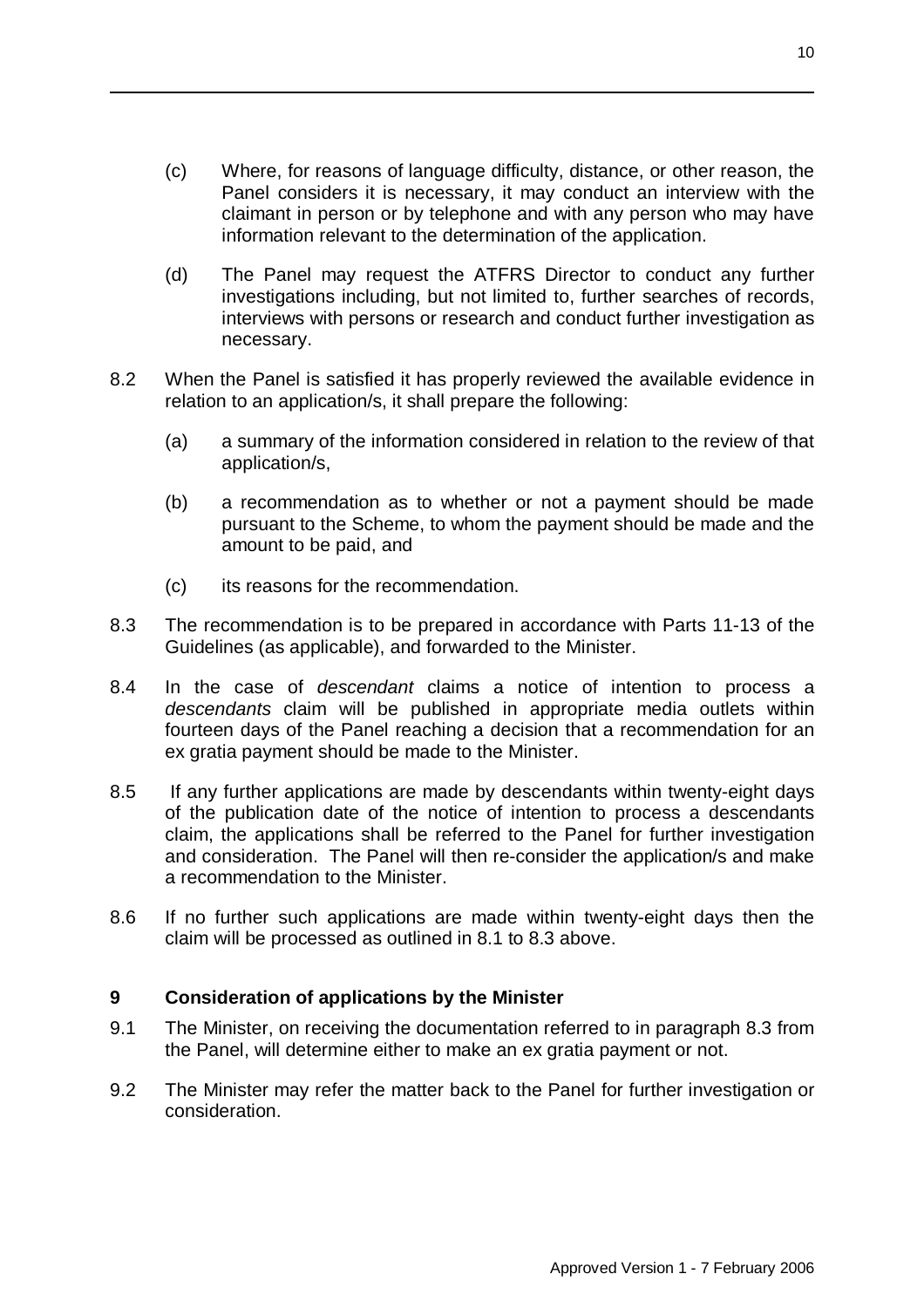9.3 If the Minister determines an ex gratia payment should be made the Minister will also determine the amount to be paid and to whom the amount is to be paid. It should be noted that an ex-gratia payment is made within the Minister's discretionary powers and is not an indication of any admission of liability.

#### **10 Publication of Minister's decision and payment of applications**

10.1 Notice of the Minister's decision under Part 9 shall be notified to the claimant(s), including descendants, as soon as possible after the decision.

#### **11. General principles relevant to a determination of applications**

- 11.1 In considering an application, regard shall be had to the following factors:
	- (a) the length of time that has elapsed and the difficulty claimants may have in substantiating their application as a result;
	- (b) any deficiencies in the official written record relating to the application or similar applications;
	- (c) the importance of oral evidence in the absence of written records and in the cultural traditions of Aboriginal people;
	- (d) the purpose of the Scheme, which is to restore money which was held in trust for Aboriginal people:
	- (e) any available evidence that money payable to the *direct* claimant was paid into the Trust Funds and the reliability of that evidence;
	- (f) any available evidence that money was paid out of the Trust Funds to the *direct* claimant or descendant of the *direct* claimant and the reliability of that evidence; and
	- (g) any other matter which the Director-General of the Premier's Department, the Panel or the Minister considers relevant.

#### **12 Determination of applications by** *direct* **claimants**

- 12.1 If the ATFRS Unit or the Panel are satisfied that:
	- (a) there is certainty, strong evidence or strong circumstantial evidence that an amount of money payable to or held on behalf of the *direct* claimant at any time was paid into the Trust Funds between 1900 and 1969; and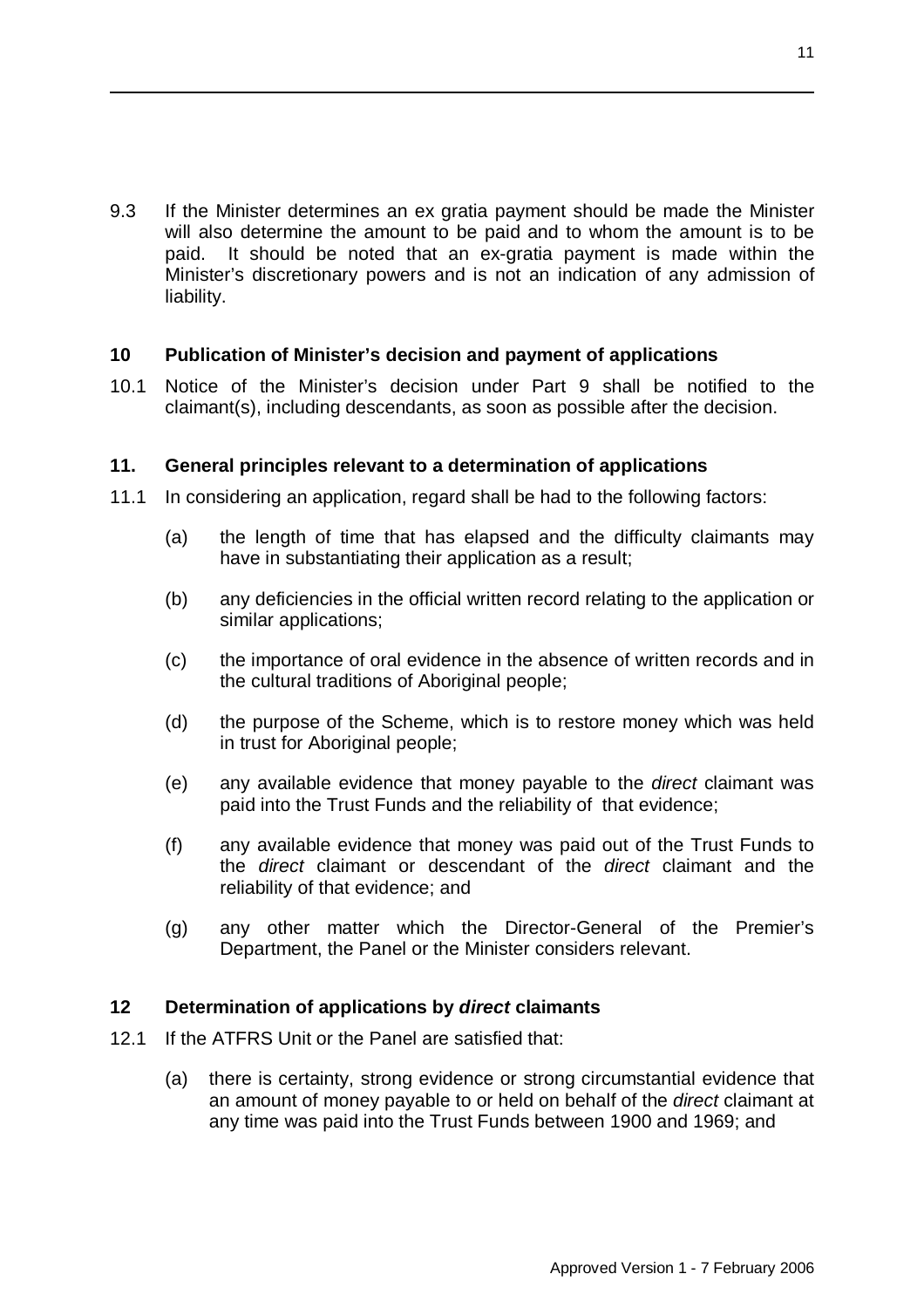- (b) there is no evidence, or no reliable evidence, that the full amount of the money was either:
	- (i) paid out to the *direct* claimant;
	- (ii) expended on behalf of the *direct* claimant; or
	- (iii) paid out to an authorised representative of the *direct* claimant;

the ATFRS Unit or the Panel shall recommend that the Minister make an ex gratia payment to the *direct* claimant.

- 12.2 For the purposes of 12.1(a) in the case of child endowment payments paid into the Trust Funds they are to be treated as though they were held on behalf of the parent of the child in respect of whom the child endowment payment was made rather than the child.
- 12.3 For the purposes of 12.1(b):
	- (a) money expended from the account of an indentured child between 1 June 1910 and 1969 on their food, clothing, lodging, dental and medical care; and
	- (b) money expended from the account of an indentured ward between 14 June 1940 and 1969 on their food, clothing, lodging, dental and medical care,

shall not be treated as money paid out or expended.

- 12.4 If the ATFRS Unit or the Panel are not satisfied regarding the matters referred to in paragraph 12.1 then the ATFRS Unit or the Panel shall recommend that the Minister not make an ex gratia payment to the *direct* claimant.
- 12.5 The ATFRS Unit or the Panel, when making a recommendation that the Minister make an ex gratia payment, shall also make a recommendation as to the amount to be paid, calculated in accordance with Appendix A.

#### **13 Determination of** *descendant* **claims**

13.1 Before the ATFRS Unit or the Panel may make a recommendation of a payment to a descendant it must be satisfied that, applying the provisions of Parts 11 and 12, it would have made a recommendation that the Minister make an ex gratia payment to the deceased Trust Fund Account holder of whom the claimant claims to be a descendant, and also determine the amount they would have recommended be paid ("the Scheme payment").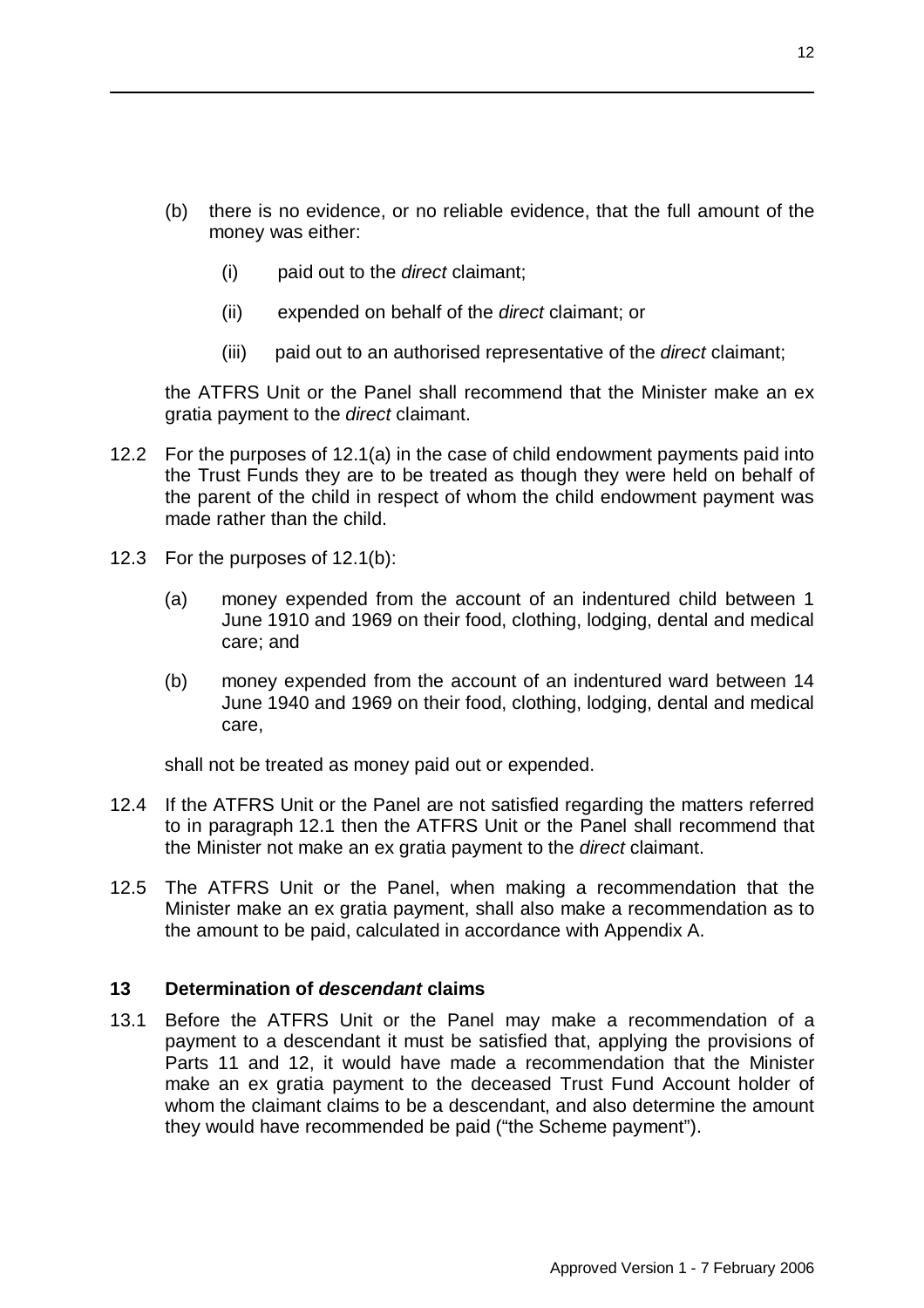13.2 If the Panel is satisfied of the matters referred to in paragraph 13.1, then:

- (a) where the deceased Trust Fund Account holder has made a will which appears to meet the requirements of being a valid will and as a result of information provided to the Panel, appears likely to be the last will made by the Trust Fund Account holder, the Panel may, if possible, recommend to the Minister that an ex gratia payment be made in accordance with the terms of the will, as if the scheme payment had formed part of the deceased Trust Fund Account holder's personal property at the time of the Trust Fund Account holder's death; or
- (b) where there is no valid will and the descendants have requested that a recommendation be made in accordance with an optional "written family agreement" and more than ninety five percent of the descendants are in agreement then the Panel shall recommend that:
	- (i) the total amount that would have been distributed to the descendants that agree with the family agreement had the Scheme payment been distributed in accordance with paragraph 13.2(b), be distributed in accordance with the family agreement; and
	- $(ii)$  the balance be distributed in accordance with Appendix B;
- (c) where the Panel does not make a recommendation for distribution in accordance with sub-paragraphs 13.2(a) or (b) the Panel shall make a recommendation to the Minister as to the appropriate distribution of the scheme payment in accordance with Appendix B.
- 13.3 If the ATFRS Unit is satisfied of the matters referred to in paragraph 13.1, then:
	- (a) where the deceased Trust fund account holder has made a will which appears to meet the requirements of being a valid will and as a result of information provided to the ATFRS Unit, appears likely to be the last will made by the Trust Fund Account holder, the ATFRS Unit may, if possible, recommend to the Minister that an ex gratia payment be made in accordance with the terms of the will, as if the scheme payment had formed part of the deceased Trust Fund Account holder's personal property at the time of the Trust Fund Account holder's death; or
	- (b) where the ATFRS Unit does not make a recommendation for distribution in accordance with sub-paragraph 13.3(a) the ATFRS Unit shall make a recommendation to the Minister as to the appropriate distribution of the Scheme payment in accordance with Appendix B.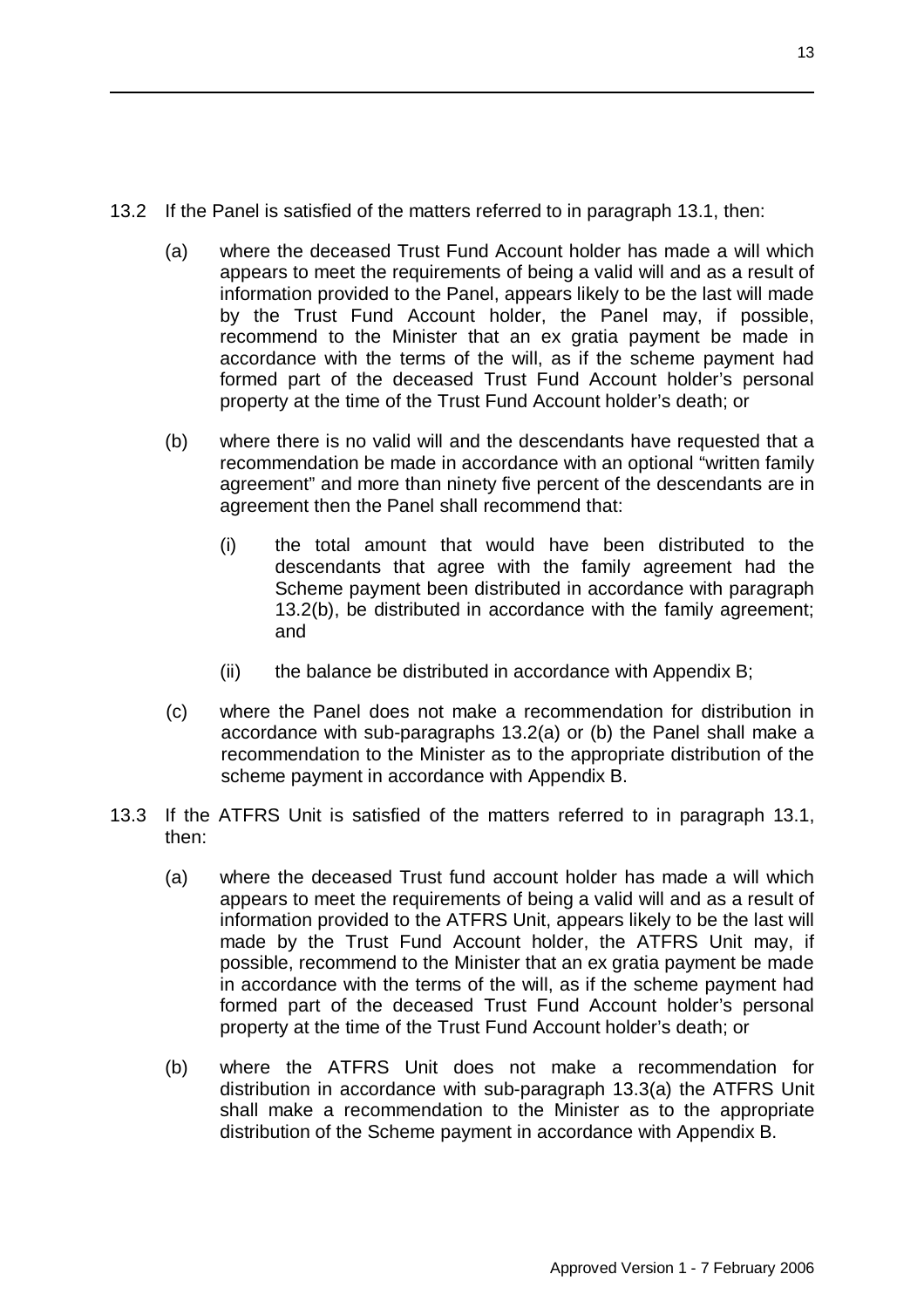### **14 Definitions**

14.1 **"ATFRS Unit"** means the Aboriginal Trust Fund Repayment Scheme Unit.

#### 14.2 **"Aunt"** includes

- (a) an adoptive aunt;
- (b) a half-sister of a parent.
- 14.3 **"Authorised Representative"** means any of:
	- (a) an attorney for the individual under an enduring power of attorney; or
	- (b) a guardian within the meaning of the *Guardianship Act 1987*, or a person responsible within the meaning of Part 5 of that Act; or
	- (c) having parental responsibility for the individual, if the individual is a child; or
	- (d) person who is otherwise empowered under law to exercise any functions as an agent of or in the best interests of the individual.
- 14.4 **"Board"** means the Aborigines Protection Board and/or the Aborigines Welfare Board as applicable.
- 14.5 **"Brother"** includes:
	- (a) a half-brother;
	- (b) an adopted brother.
- 14.6 **"Child"** includes:
	- (a) a biological child (regardless of whether that child is subsequently adopted out);
	- (b) an adopted child;
	- (c) a foster child;
	- (d) a person for whom someone has parental responsibility.
	- (e) a child accepted by the family as a child of the family through a kinship placement.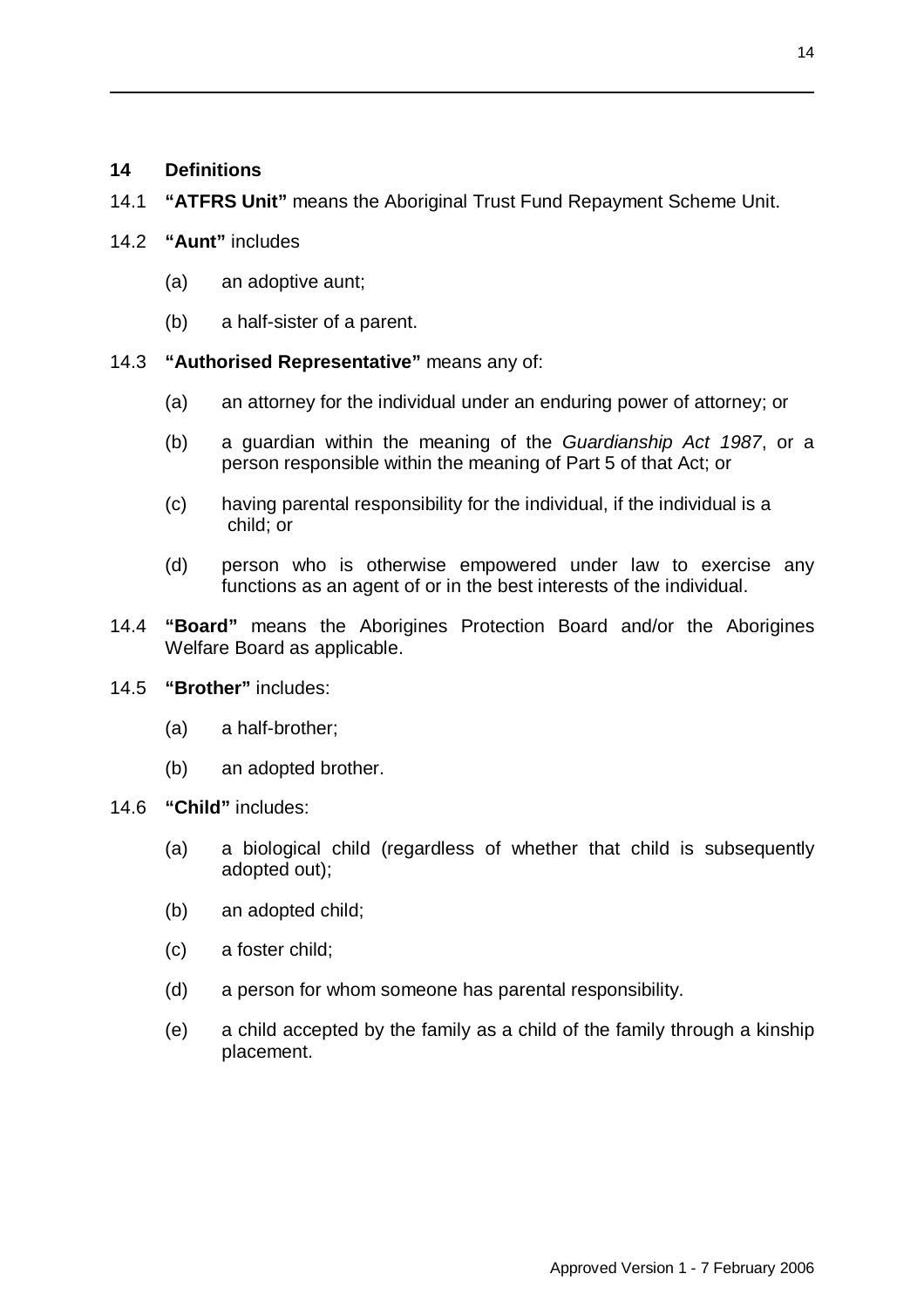- 14.7 **"De facto spouse"** means an adult person with whom the *direct* claimant:
	- (a) lived together as a couple immediately prior to the *direct* claimant's death; and
	- (b) was not married to or related to by family.

In determining whether a person was a de facto spouse, their statement that they were a de facto spouse will be accepted unless proven otherwise. The ATFRS Unit or the Panel are entitled to have regard to such matters, and to attach such weight to any matter, as may seem appropriate to them in the circumstances of the case when determining whether a person is a de facto spouse.

#### 14.8 **"Descendant"** includes:

- (a) spouse;
- (b) de facto spouse (where the de facto spouse was the de facto spouse of the *direct* claimant for a continuous period of not less than two years prior to the death of the *direct* claimant and the *direct* claimant did not, during the whole or any part of that period, live with the person to whom the *direct* claimant was married);
- (c) child;
- (d) grandchild;
- (e) parent;
- (f) brother;
- (g) sister;
- (h) aunt; and
- (i) uncle.
- 14.9 **"***Direct* **claimant"** means an Aboriginal person whose wages or other money was allegedly paid into the Trust Funds between 1900 and 1969.
- 14.10 **"Direct Descendant"** means a blood relative of the deceased Trust Fund Account**.**
- 14.11 **"Grandparent"** includes:
	- (a) a parent of a birth parent;
	- (b) a parent of a foster parent; and
	- (c) a parent of an adoptive parent.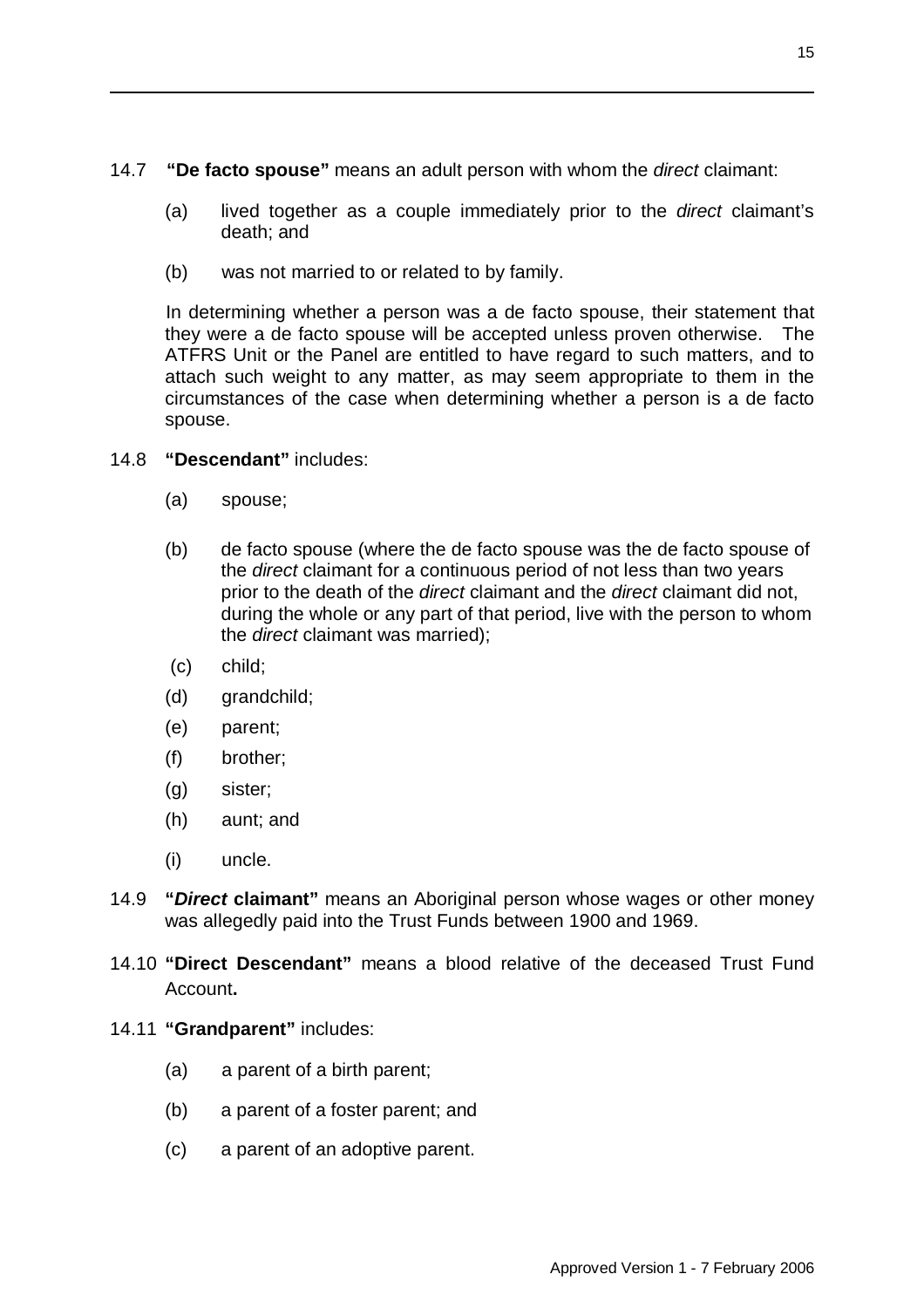whether the person himself or herself is a birth parent, foster parent or adoptive parent.

- 14.12 **"Incapable"** means lacking the capacity (whether temporarily or permanently) to understand the nature and effect of the application or to communicate their wishes and intensions with regard to their application.
- 14.13 **"Organisation"** means corporation, business, body corporate or body politic.
- 14.14 **"Minister"** means the Minister for Finance or any other Minister of the Crown in New South Wales who the Premier may appoint to oversight the ATFRS from time to time.
- 14.15 **"Panel"** means the Aboriginal Trust Repayment Scheme Panel established by the New South Wales Government. As at 31 May 2005 the ATFRS Panel comprises the following Members:
	- Mr Aden Ridgeway as Chair;
	- Ms Robynne Quiggin; and
	- Mr Sam Jeffries.

The composition of the Panel may change from time to time.

- 14.16 **"Parent"** includes:
	- (a) a birth parent;
	- (b) a foster parent including informal kinship fostering;
	- (c) an adoptive parent; and
	- (d) a person who has been allocated parental responsibility.
- 14.17 **"Scheme"** means the Aboriginal Trust Fund Repayment Scheme established by the New South Wales Government on 15 December 2004.
- 14.18 **"Sister"** includes:
	- (a) a half-sister;
	- (b) an adopted sister.
- 14.19 **"Spouse"** means an adult person to whom the *direct* claimant was married at the time of the *direct* claimant's death.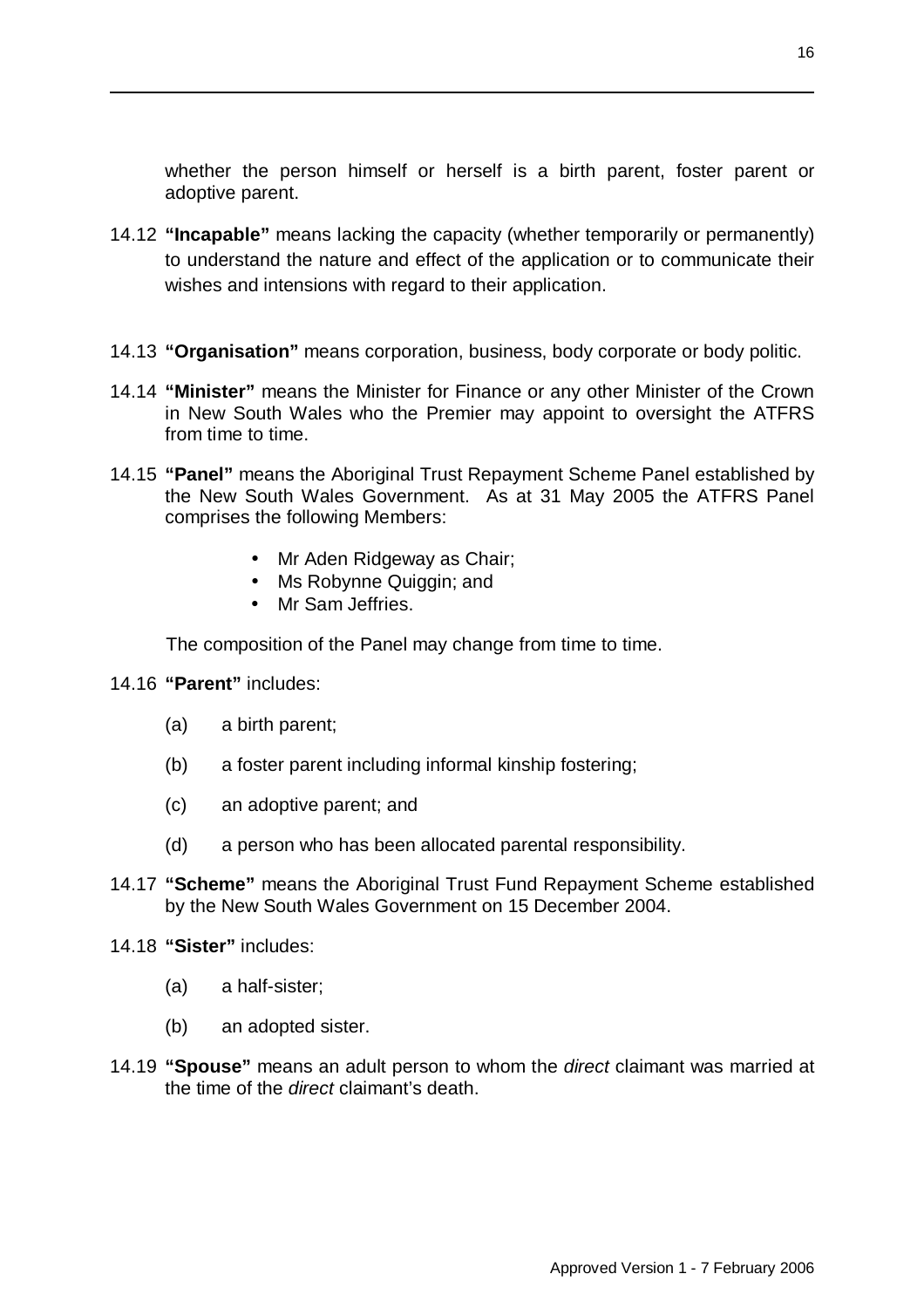- 14.20 **"Trust Funds"** means the accounts established by the Boards between 1900 and 1969 into which they deposited money held on behalf of Aboriginal people.
- 14.21 **"Trust Fund Account"** means the accounts established by the Boards between 1900 and 1969 into which they deposited money held on behalf of Aboriginal people.
- 14.22 **"Uncle"** includes :
	- (a) an adoptive uncle;
	- (b) a half-brother of a parent.
- 14.23 **"Will"** has the meaning it has in the *Wills, Probate and Administration Act 1898*.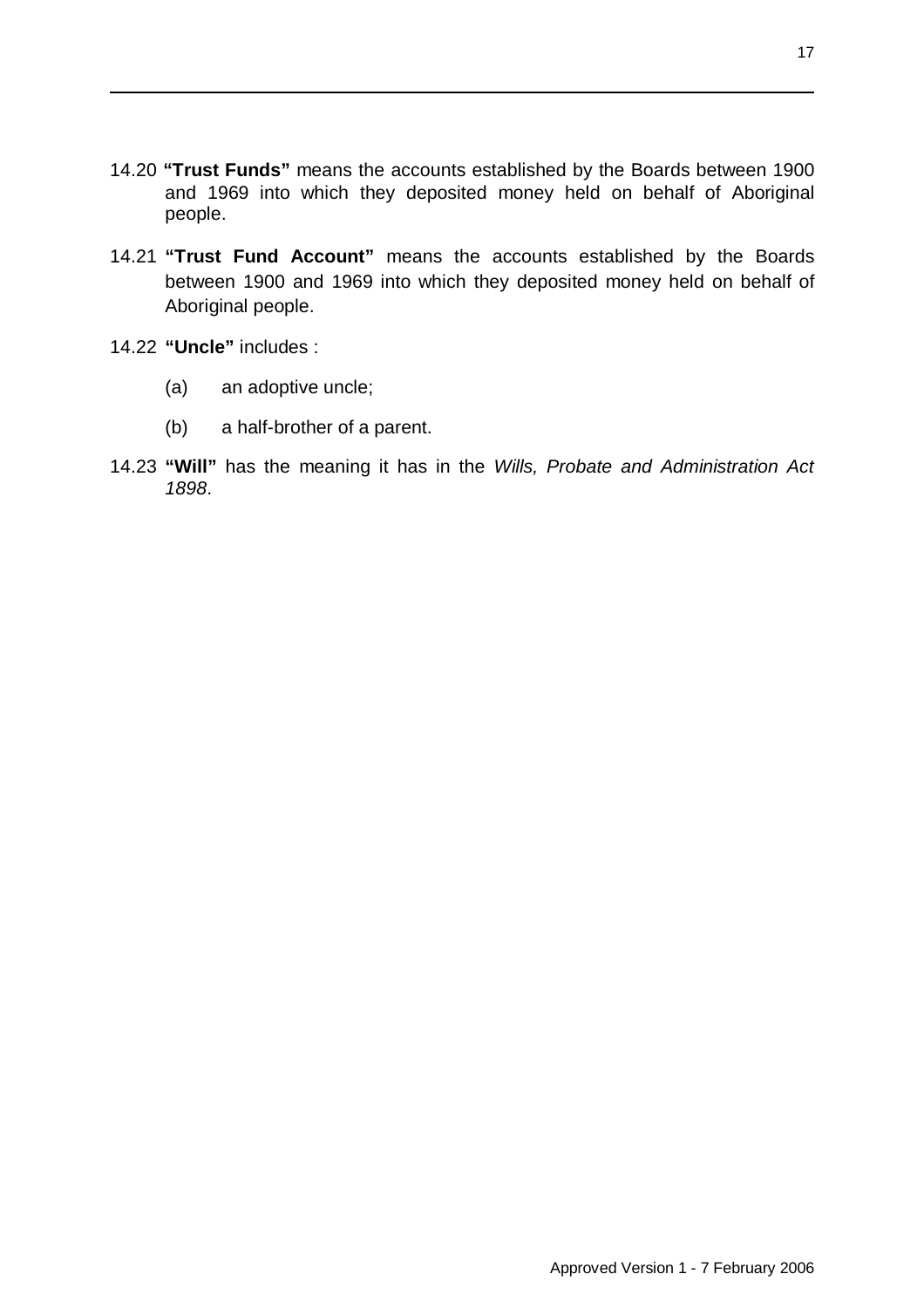# **FORM ONE – Notice to be published in the case of a** *descendant* **claim/s**

The Aboriginal Trust Fund Repayment Scheme Unit ("the Unit") believes there is reliable evidence that an amount of money payable to or held on behalf of the person(s) listed below was paid into the Trust Funds at any time between 1900 and 1969; and there is no evidence, or no reliable evidence, that the full amount of the money was either:

- (i) paid out to the *direct* claimant;
- (ii) expended on behalf of the *direct* claimant; or
- (iii) paid out to an authorised representative of the *direct* claimant.

*[Insert Names]* 

……………………………………………. ……………………………………………. ……………………………………………. ……………………………………………. …………………………………………….

Any person who is a descendant of the person(s) listed may make an application for an ex gratia payment to the Aboriginal Trust Fund Repayment Scheme.

All such applications should be forwarded to the ATFRS Unit. For further information concerning applications please telephone 1800 765 889 or go to *[insert website address]*. All such applications must be received by the ATFRS Unit by *[insert date]*.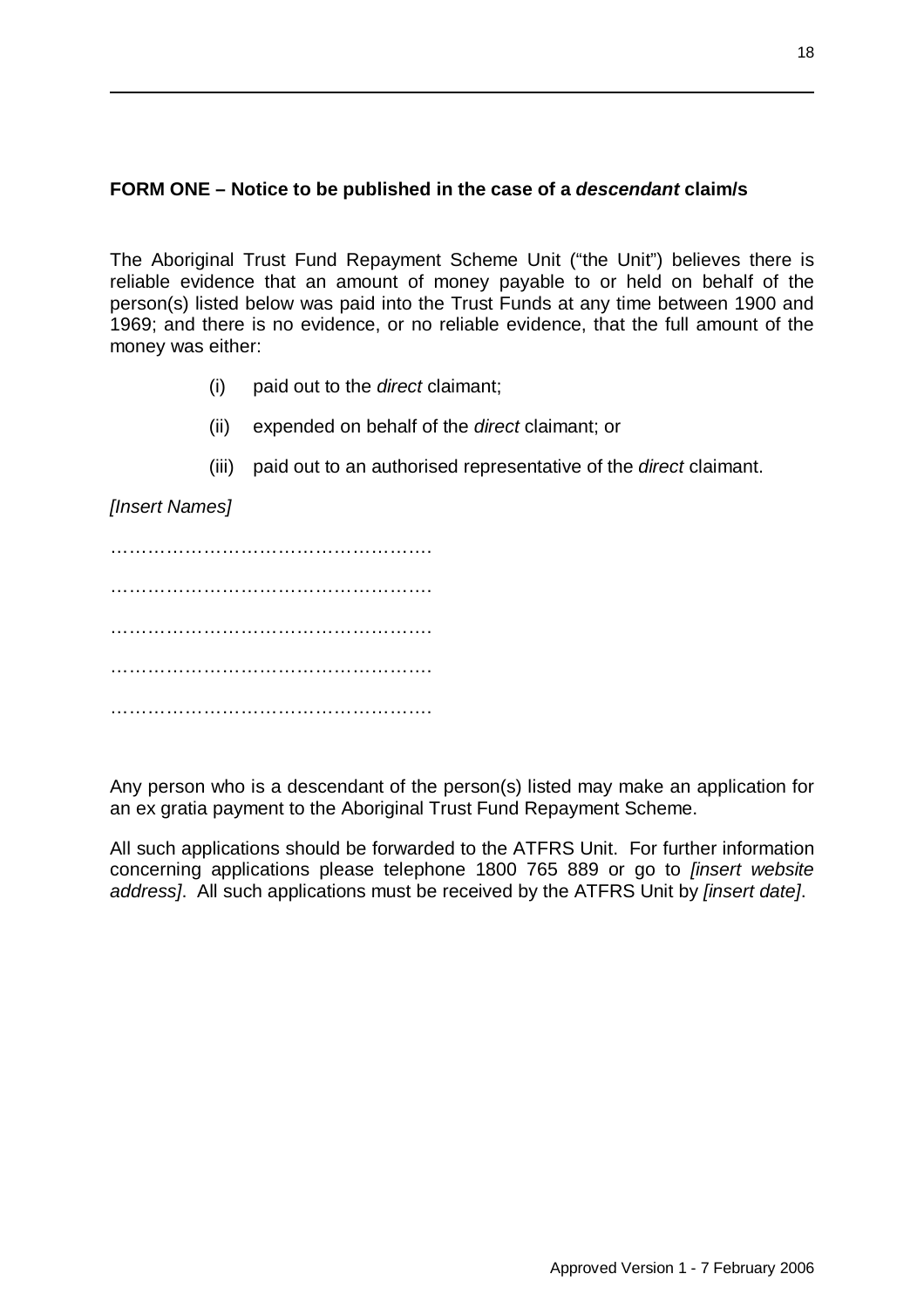# **FORM TWO – Final Proforma letter and Form to be sent to claimants requesting electronic banking details and acknowledging a repayment is being made.**

#### Address

Dear

As you know the NSW Government has established the Aboriginal Trust Fund Repayment Scheme (ATFRS) which will identify and pay to Aboriginal people and their descendants, money that was placed into Trust Accounts by the Aborigines Protection Board and then the Aborigines Welfare Board between 1900 and 1969.

In establishing the ATFRS the NSW Government is meeting its commitment to ensure that money placed into the Trust Accounts by the Boards is disbursed, and ensuring that there is practical action on the Government's formal apology to Aboriginal people affected by this issue.

Your claim for payment under this Scheme has been approved and a payment of ........ will be forwarded to you shortly. In order to make this payment it would be appreciated if you could fill out the attached form to let the Scheme know your banking details so that the payment can be forwarded to you by electronic banking transfer.

The attached form you are asked to sign also contains a statement that you acknowledge that the payment is an ex-gratia payment made by the NSW Government plus a payment paid in compensation for the hurt caused by your not having control or use of the money during the time it was held by the Boards.

If you are uncertain about anything or would like to discuss any issues please don't hesitate to contact one of the ATFRS project officers on 1800 765 889. They will be happy to discuss with you any matters you might wish to raise.

Yours sincerely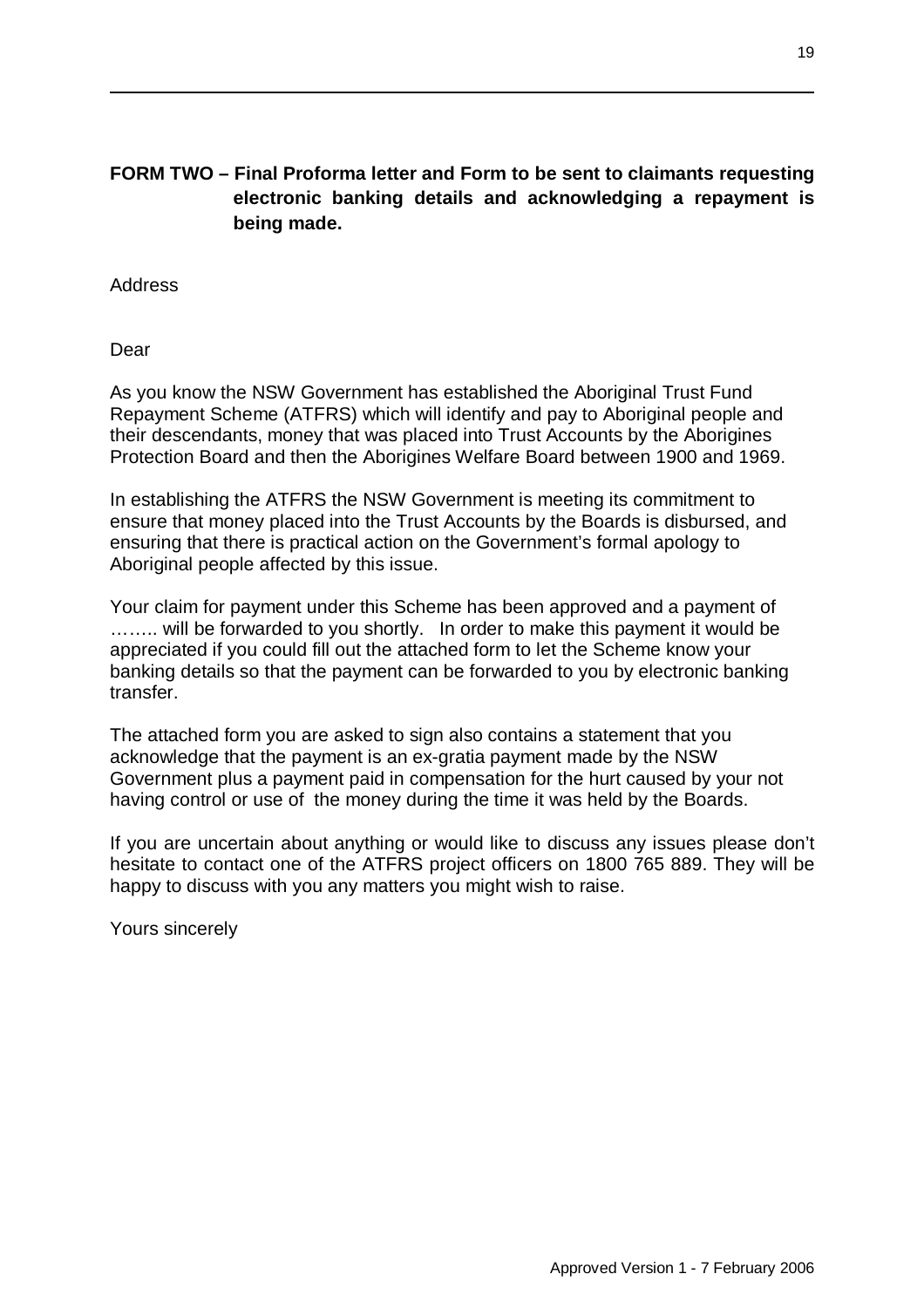#### Aboriginal Trust Fund Repayment Scheme GPO Box 53421 SYDNEY NSW 2061 Telephone 1800 765 889

#### **Statement from Claimant**

I acknowledge that the Aboriginal Trust Fund Repayment Scheme has identified that I am owed  $\overline{\mathbb{S}}$  ............... in relation to Claim Number xxx

Please forward my repayment to:

Name on Bank Account \_\_\_\_\_\_\_\_\_\_\_\_\_\_\_\_\_\_\_\_\_\_\_\_\_\_\_\_\_\_\_\_\_\_\_\_\_\_

Bank and Branch \_\_\_\_\_\_\_\_\_\_\_\_\_\_\_\_\_\_\_\_\_\_\_\_\_\_\_\_\_\_\_\_\_\_\_\_\_\_\_\_\_\_\_

Bank Account Number \_\_\_\_\_\_\_\_\_\_\_\_\_\_\_\_\_\_\_\_\_\_\_\_\_\_\_\_\_\_\_\_\_\_\_\_\_\_

BSB Number \_\_\_\_\_\_\_\_\_\_\_\_\_\_\_\_\_\_\_\_\_\_\_\_\_\_\_\_\_\_\_\_\_\_\_\_\_\_\_\_\_\_\_\_\_\_

I acknowledge that the payment of \$ .............. is the repayment of monies put into either my Trust Account or that of a deceased relative by either the Aborigines Protection Board or the Aborigines Welfare Board and which was never repaid, plus a payment in compensation for the hurt caused by deprivation of the money. I also acknowledge that the payment is an ex-gratia payment made by the NSW Government.

Name

Date: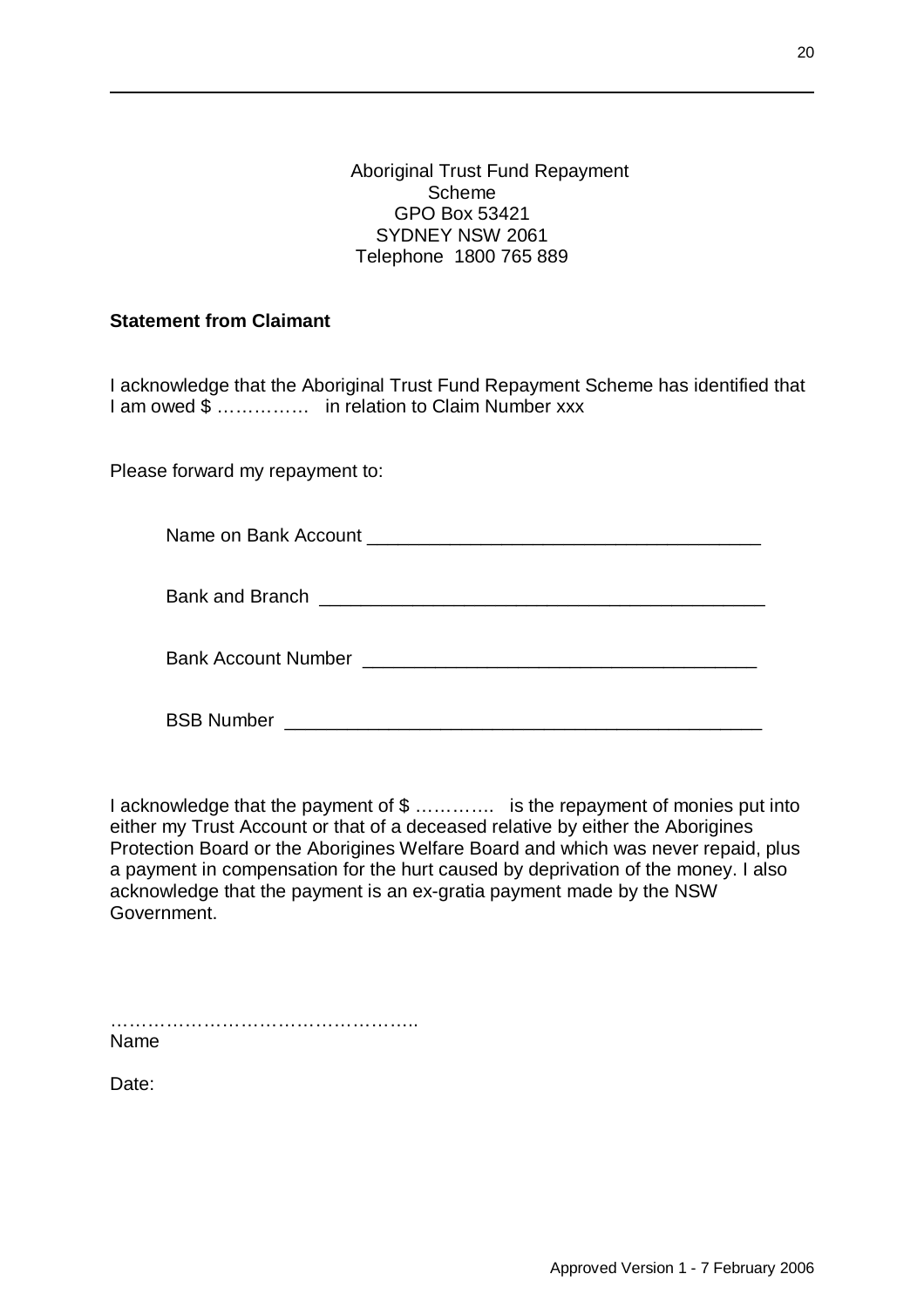## **APPENDIX A - HOW THE ABORIGINAL TRUST FUND REPAYMENT SCHEME REPAYMENTS ARE CALCULATED.**

#### **Background**

In its decision to establish the Aboriginal Trust Fund Repayment Scheme the Government accepted the recommendation of the first ATFRS Panel that the conversion rate that would be most appropriate is that used by the Office of the Protective Commissioner. This ensures both interest and inflation is considered. Under this rate 100 dollars owed in 1969 would be worth \$3,521 in 2005.

The reasons for using the Office of the Protective Commissioner indexation rate to calculate repayments under the ATFR Scheme are as follows:

- they are monies that have been deposited "on trust";
- the OPC and the Common Fund operate under government legislation and regulation, and are therefore "independent" of any action by Premier's Department;
- the OPC forms part of the Human Rights Program of NSW;
- the Common Fund is audited by the NSW Auditor General;
- the OPC continues in existence and therefore future rates of return can be easily obtained and are independent.

#### **Information on how repayments are calculated.**

The ATFRS payment is to be calculated by converting the amount of money that the Panel or the ATFRS Unit are satisfied that there is certainty, strong evidence or strong circumstantial evidence was paid into the Trust Funds between 1900 and 1968 on behalf of a direct claimant less the amount that the AFTRS Unit or the Panel are satisfied there is reliable evidence of having been either paid out to the trust fund account holder or expended on behalf of the trust fund account holder or paid out to an authorised representative of the trust fund account holder into present day value using a conversion table or "ready reckoner".

The "ready reckoner" converts past pounds\dollars from 1900 to present day value, based on the Office of Protective Commissioner rate of interest.

The assumptions made in constructing the table are as follows:

- 1. Monies that were deducted are assumed to have been invested on behalf of the recipients, and earn compound interest.
- 2. The interest rate varies from year to year. In the case of the OPC rate data are available for the years 1987 to 2004. Prior to the establishment of the Office of the Protective Commissioner in 1987, a 'notional' OPC rate is obtained by increasing the Commonwealth Treasury 10 year bond rate by 6%.
- 3. All monetary entries in the table are stated in the prices at the time (for the specified year) and all interest rates are expressed in nominal terms (they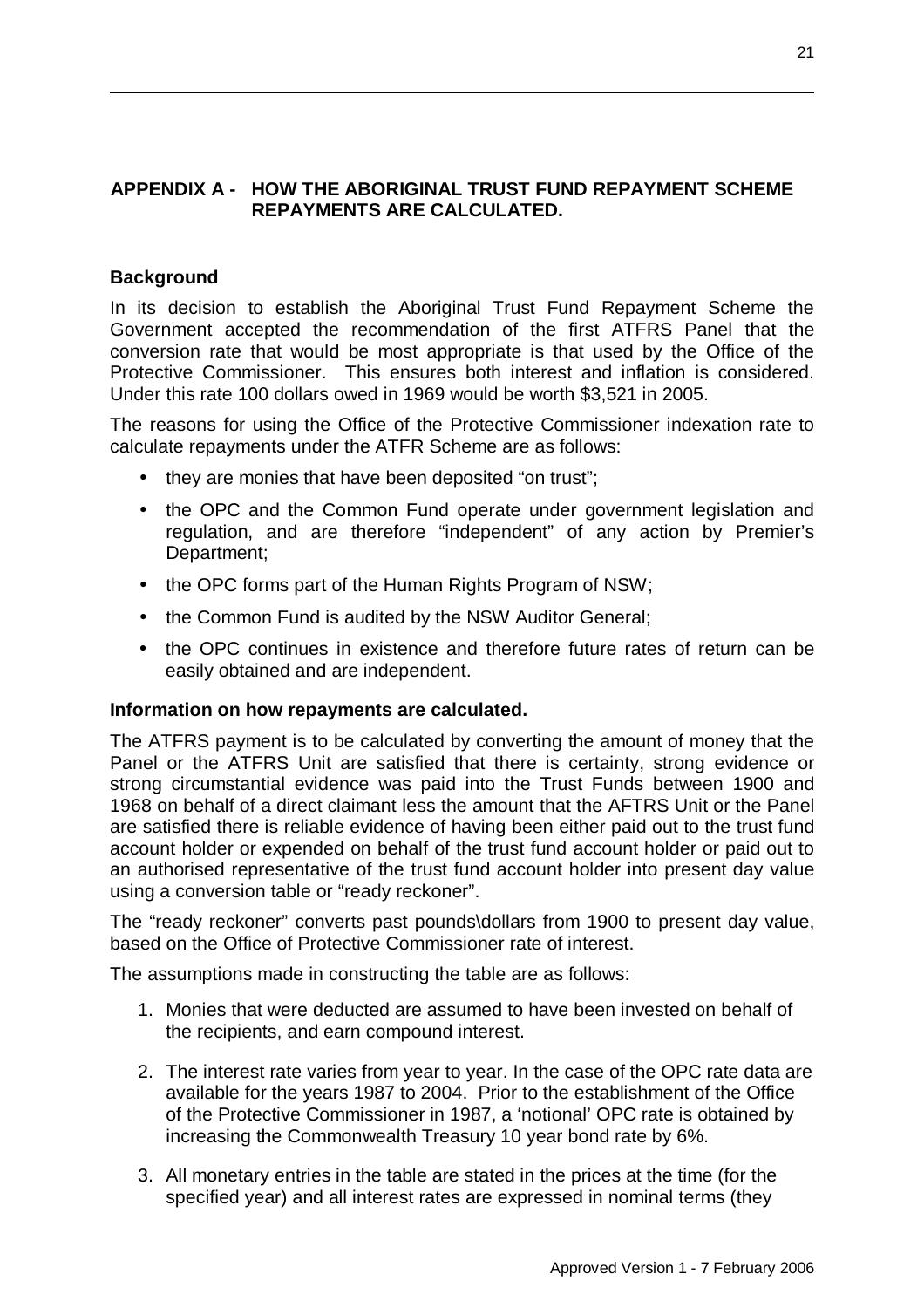incorporate the effects of inflation). This means that inflation is included in the computed results.

- 4. The computed results represent gross returns that would be obtained before applying income tax (if it had been applied) or charging management and/or transaction fees.
- 5. All the interest rates are annual averages of the Reserve Bank of Australia statistics and have been taken over the 12 months ending in 30 June of the specified year.
- 6. Interest is assumed to be credited to the account only once per year.
- 7. It is assumed that money deposited or invested earns no interest until the following year.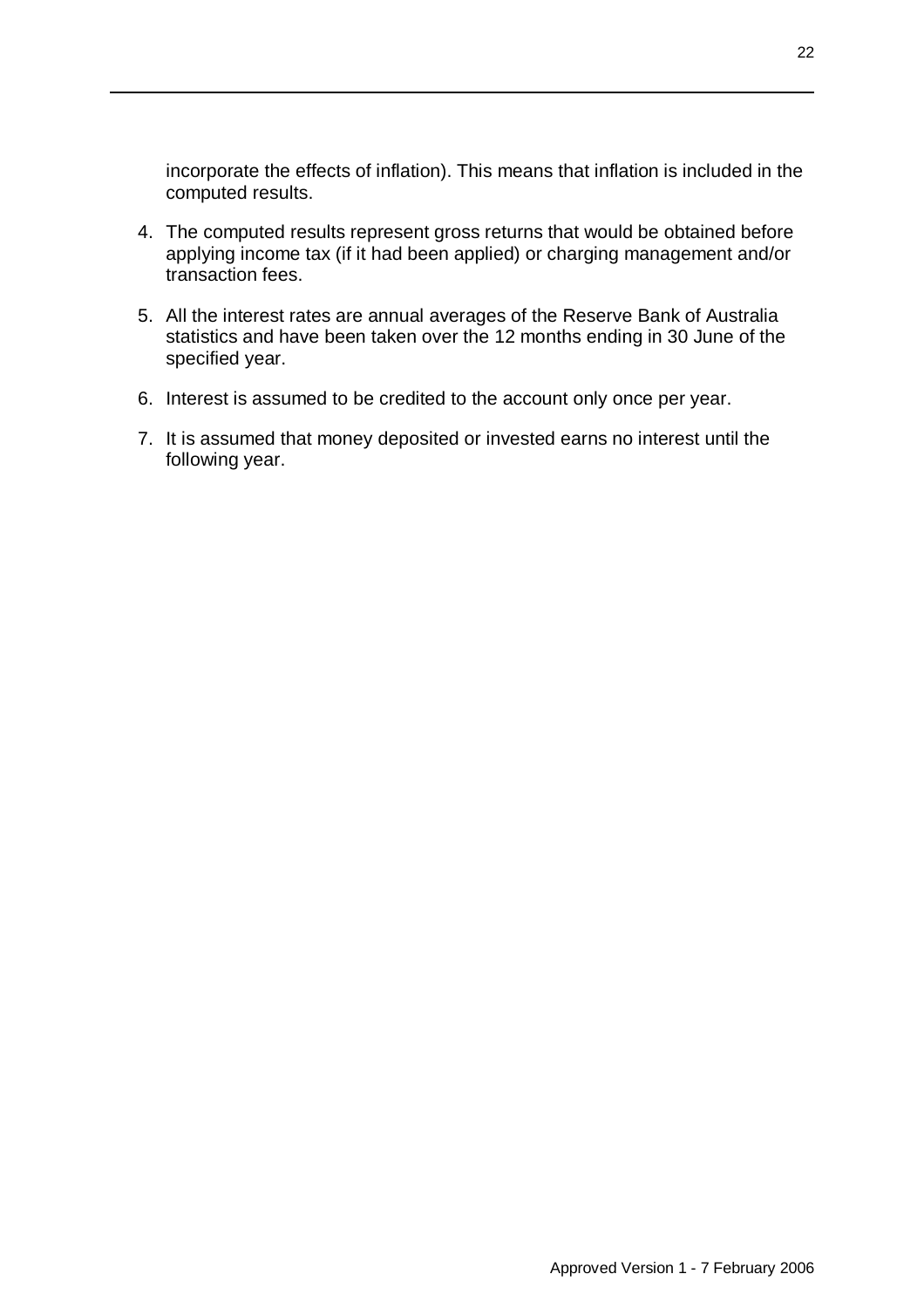# **APPENDIX B – Order of distribution to descendants (where there is no valid will)**

Where paragraphs 13.2(b) & (c) and 13.3(b) applies, the scheme payment shall be distributed as follows:

- (1) To any spouse of the *direct* claimant who is still alive.
- (2) Notwithstanding subparagraph (1), if a spouse and a de facto spouse of the *direct* claimant are still alive, the scheme payment shall be distributed to:
	- (a) where the de facto spouse was the de facto spouse of the *direct* claimant for a continuous period of not less than two years prior to the death of the *direct* claimant and the *direct* claimant did not, during the whole or any part of that period, live with the person to whom the *direct* claimant was married—the de facto spouse of the *direct* claimant; or
	- (b) in any other case—the spouse of the *direct* claimant.
- (3) If the *direct* claimant leaves no spouse or de facto spouse surviving then the scheme payment shall be distributed in equal amounts to each of the children of the *direct* claimant. Where a child of the direct claimant is deceased then the amount due to that child distributed in equal shares to the surviving children of the child of the *direct* claimant who has died.
- (4) If the spouse of the *direct* claimant has died but his de facto spouse and at least one of his children are still alive, then the scheme payment shall be distributed:
	- (a) where the de facto spouse was the de facto spouse of the *direct* claimant for a continuous period of not less than two years prior to the death of the *direct* claimant— to the de facto spouse of the *direct* claimant; or
	- (b) in any other case in equal amounts to each of the children of the *direct*  claimant.
- (5) If the spouse (if any), de facto spouse (if any) and children of the *direct*  claimant have died the scheme payment shall be distributed to the eldest surviving grandchild of the *direct* claimant, and if more than one child of the *direct* claimant left children, then in equal shares to the eldest surviving child of each child.